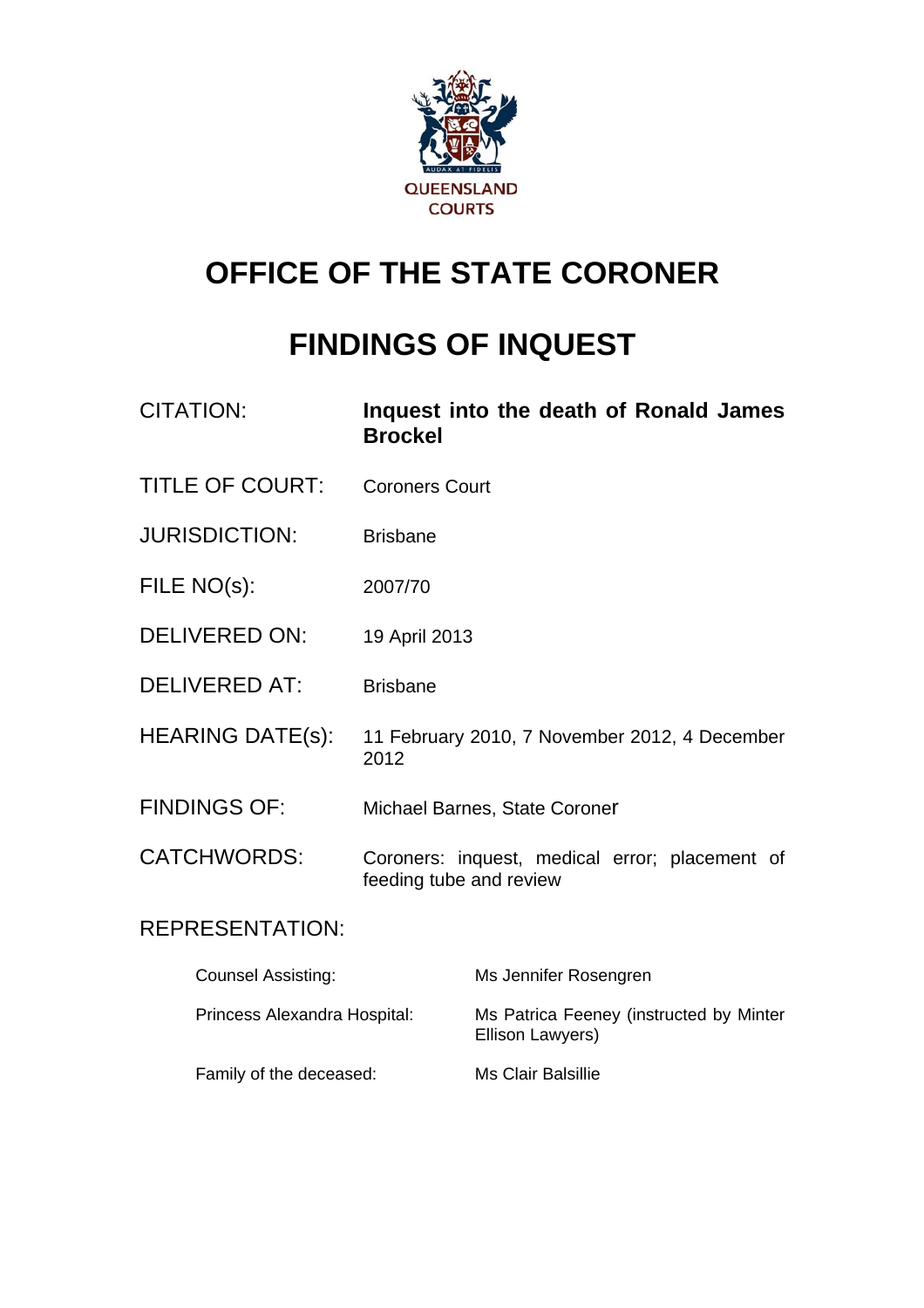| Utilising radiological imaging for placement of the FJT  15 |  |
|-------------------------------------------------------------|--|
|                                                             |  |
|                                                             |  |
|                                                             |  |
|                                                             |  |
|                                                             |  |
|                                                             |  |
|                                                             |  |
|                                                             |  |
|                                                             |  |
|                                                             |  |
|                                                             |  |

#### Table of contents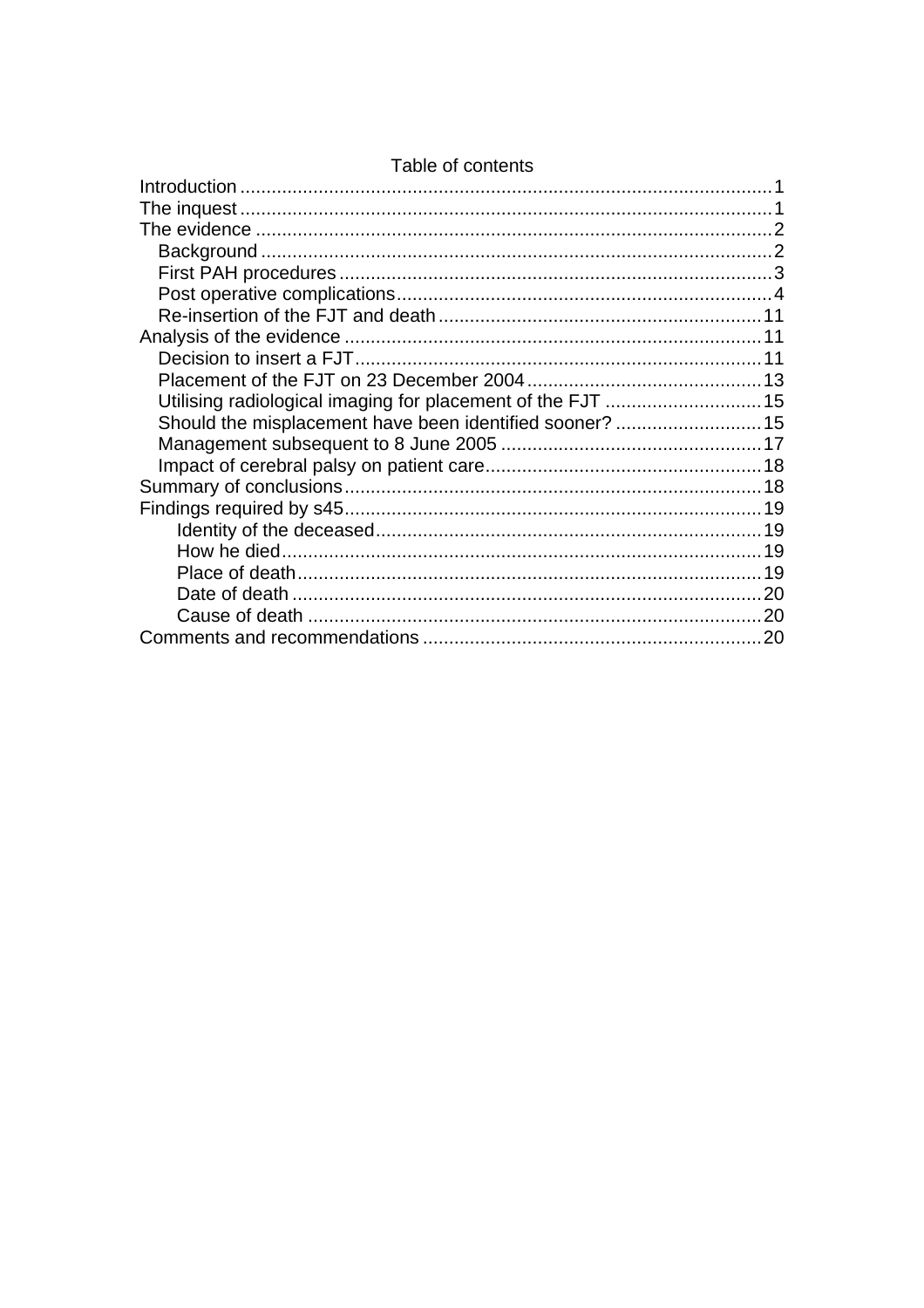<span id="page-2-0"></span>The *Coroners Act 2003* provides in s.45 that when an inquest is held, the coroner's written findings must be given to the family of the person who died and each of the persons or organisations granted leave to appear at the inquest. These are my findings in relation to the death of Ronald James Brockel. They will be distributed in accordance with the requirements of the Act and posted on the website of the Office of the State Coroner

## *Introduction*

Mr Brockel was 64 years old when he died at the Princess Alexandra Hospital (PAH) on 10 June 2006. Notwithstanding that his death was clearly causally linked to a medical procedure that occurred two days before, it was not reported to a coroner and a medical certificate showing the proximate cause of death as aspiration pneumonia consequent upon the insertion of a feeding jejunostomy tube (FJT) was issued by a hospital doctor.

Mr Brockel's sister, Clair Balsillie did not accept that her brother died of natural causes and made a complaint to the Health Quality and Complaints Commission (HQCC). In December 2007, she raised her concerns about the death with the Office of the State Coroner. After receiving some evidence from the HQCC, I concluded that the death may have been reportable as it appeared to be the unexpected outcome of a health care procedure.

The matter was therefore investigated by this office and an inquest was convened.

These are the findings of that inquest.

They:

• confirm the identity of the deceased person, how he died, and the date, place and medical cause of his death.

They also consider whether:

- there was a treatment option other than the insertion of a FJT;
- the FJT was inserted in the ileum or jejunum at the time Dr O'Rourke performed the surgery on 23 December 2004;
- radiological imaging ought to have been used to ascertain the placement of the FJT on 23 December 2004;
- the identification of the error in the placement of the FJT was made in a timely way;
- the management plan to minimise the risks of Mr Brockel aspirating following the surgery on 8 June 2005 was adequate;
- Mr Brockel's cerebral palsy resulted in a downgrading of the care that he received by medical and nursing staff.

This reports summarises the relevant evidence and then analyses it under heading corresponding with the list of issues.

## *The inquest*

Those assisting me reviewed the material gathered by the HQCC in the course of its investigation of Ms Balsillie's complaint and obtained a report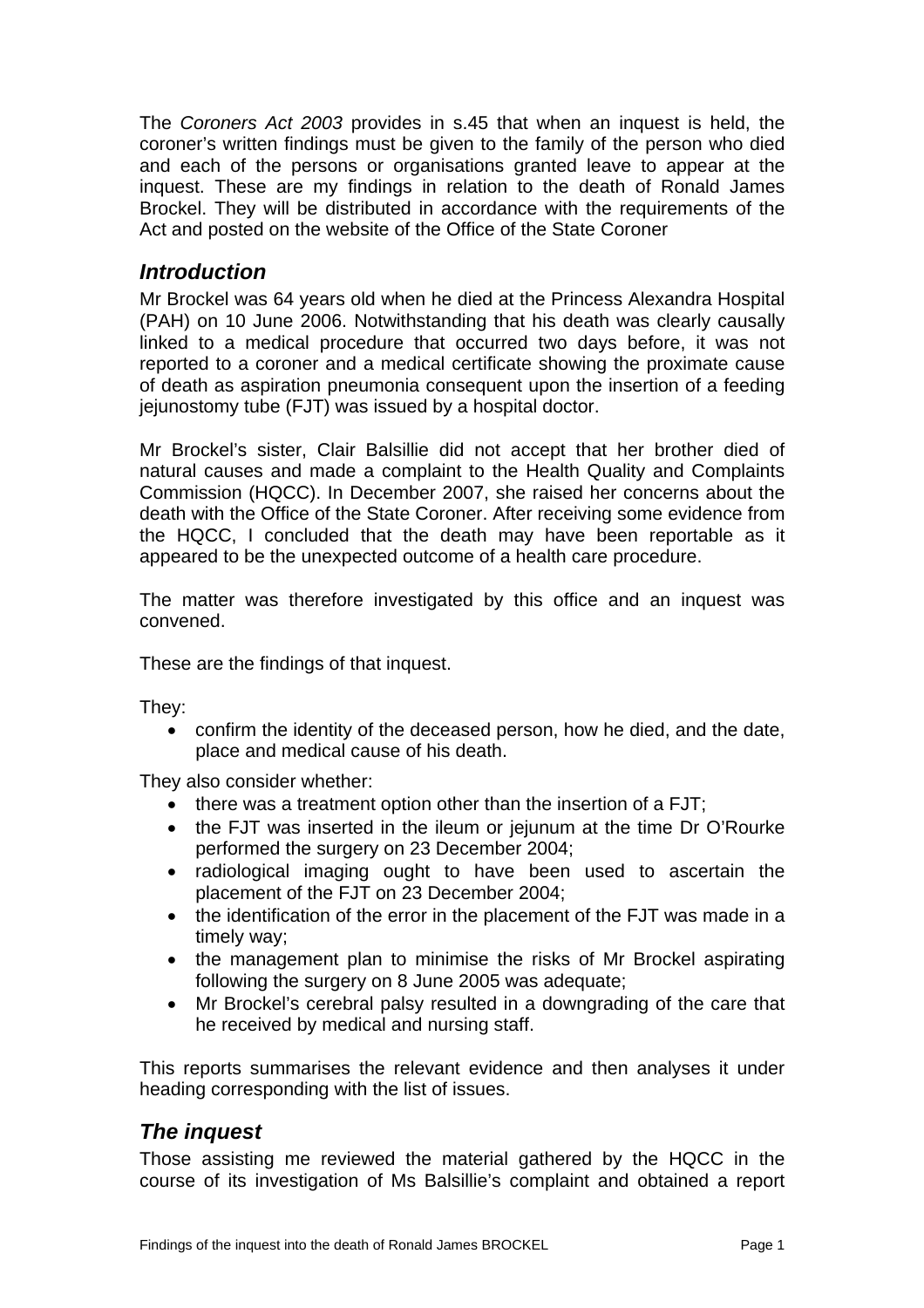<span id="page-3-0"></span>from an independent general and gastrointestinal surgeon, Dr Rob Finch, who gave oral evidence at the inquest on 4 December 2012. He provided insightful opinions and critiqued the management of Mr Brockel's care. Mr Brockel's sister and niece were in attendance at the hearing and also asked questions of Dr Finch as did counsel for the staff of the PAH, Ms Feeney.

Counsel Assisting, Ms Rosengren, Ms Balsillie and Ms Feeney all made written submissions which greatly assisted me to make this report.

# *The evidence*

# **Background**

Mr Brockel had a number of medical conditions including cerebral palsy, kyphoscoliosis, oesophagel reflux, recurrent aspirational pneumonia and poor swallow co-ordination, malnutrition and a hiatus hernia. He lived at home and was cared for by his mother until he was aged 60. He also worked up until this time at a Cerebral Palsy League run business at Tingalpa. His job involved packing products for various companies. He retired and moved into the Moreton Bay Nursing Home in December 2000. The family was dissatisfied with his care and he was moved to the Pleasantville Nursing Home (the nursing home) at Wynnum in 2002. He had many hobbies and interests including listening to country music, watching western movies and supporting the Broncos and the Australian cricket team. He was a much loved member of his extended family.

In September 2004, Mr Brockel was referred to a speech pathologist as his family had reported a recent deterioration in his swallowing skills. It was reported he was coughing a lot and choking when eating.

The relevant report records that his weight had reduced from 62kg to 47kg over the previous three months. Ms Balsillie disputed the accuracy of these figures but whatever the precise weights were, it is clear that his weight had steadily declined over some months. It is certainly true that this accelerated after the procedure in December 2004, but it is also clear that he was not thriving before it.

The speech pathologist assessed Mr Brockel and considered him to be at a very high risk of aspiration and choking. She considered further assessments were required to determine the best and safest way for Mr Brockel to receive his food.<sup>[1](#page-3-1)</sup>

Mr Brockel was referred to gastroenterology outpatients at the PAH. He was seen on 13 December 2004 by Terry Holt, senior registrar in gastroenterology. Dr Holt discussed Mr Brockel's future management with Dr Neville Sandford, consultant and it was agreed the insertion of a percutaneous endoscopic gastrostomy (PEG) tube was clinically indicated to prevent recurrent aspiration pneumonia secondary to Mr Brockel's oropharyngeal incoordination.

<span id="page-3-1"></span> $\frac{1}{1}$  F1 pg 329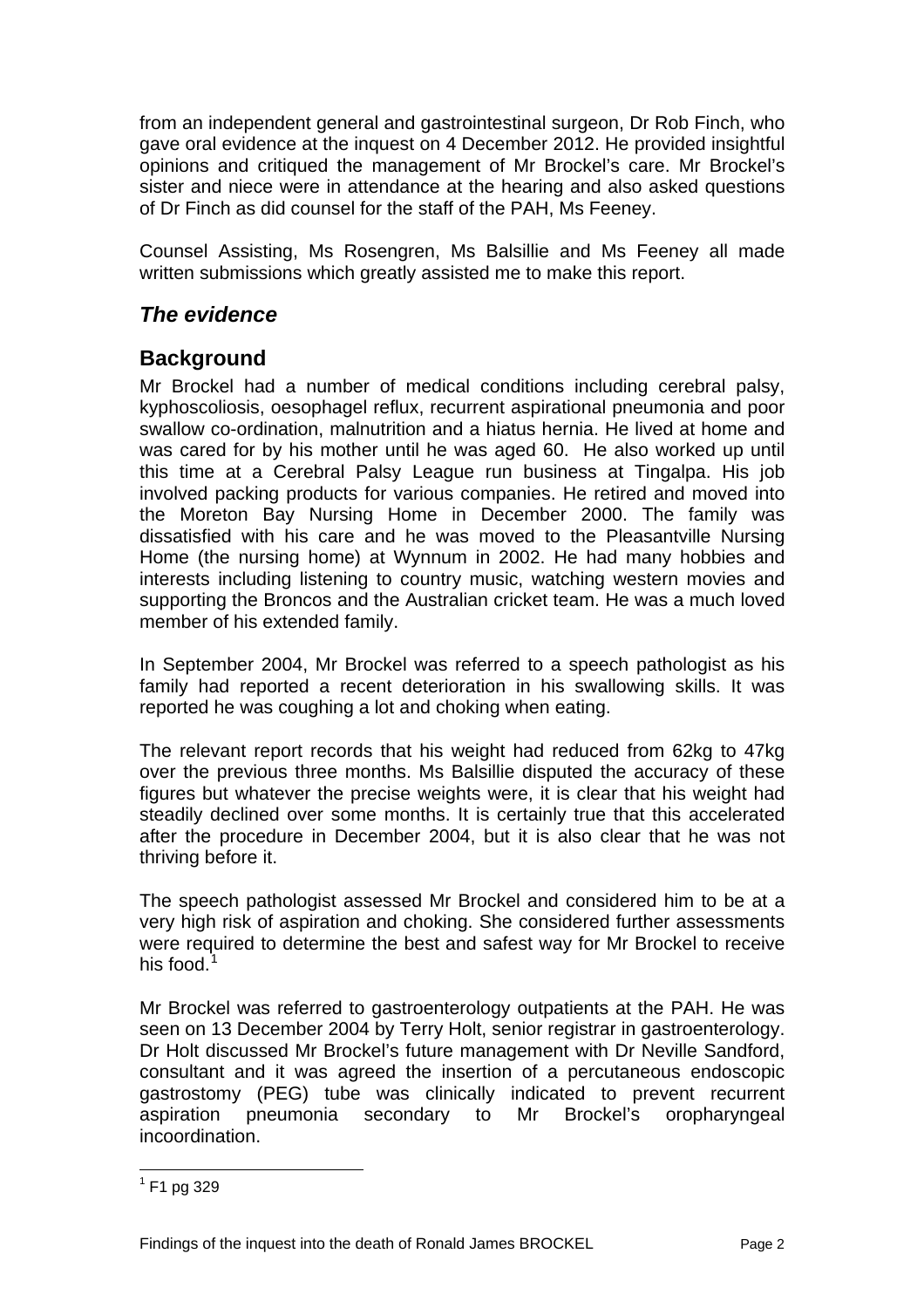<span id="page-4-0"></span>Initially consideration was also given to repairing his hiatus hernia. However, it was concluded this was inappropriate because of the high surgical risk and the fact that his underlying oropharyngeal dysphagia would remain as a potential source of aspiration.

## **First PAH procedures**

Mr Brockel was admitted to the PAH on 20 December 2004 for an endoscopy with a view to the insertion of a PEG. The endoscopy was performed on the following day by Dr Sandford with the assistance of Dr Leisa Barrett, registrar. The report of the procedure records that a small sliding hiatus hernia and a pharyngeal pouch were present. Further there was also an intra-thoracic stomach (meaning that Mr Brockel's stomach was sitting in the left thorax), with the consequence that it was not possible to identify a safe position to insert the PEG. For this reason the PEG insertion was not completed and Mr Brockel was referred for a radiological assessment to determine if an alternate position could be found to safely insert it. $2$ 

An unsuccessful radiological assisted attempt was made to insert the PEG on 22 December 2004. It was considered that it could not be inserted safely for two reasons. First, Mr Brockel had an atypical thoracic anatomy. Second, the presence of significant gas filled loops of bowel in his abdomen caused difficulties in locating the appropriate site. $3$  Further it was considered the insertion of a PEG tube would have increased volumes of fluid in the stomach which increased the risk of aspiration. $4$  In these circumstances a nasojejunal tube (NJT) was inserted for temporary feeding and Mr Brockel was referred to the upper gastrointestinal surgeons with a view to inserting an intra-operative feeding jejunum tube (FJT).

The surgery to insert the FJT was carried out on 23 December 2004 by Dr Thomas O'Rourke, surgical registrar. The benefit of inserting a FJT is that it is inserted in the jejunum, which is the section of the small intestine between the duodenum and the ileum which enables the feeds to by-pass the stomach. Food is primarily absorbed in the jejunum and for this reason it makes no difference from a nutrition perspective whether the feed is delivered via the stomach or directly to the jejunum via a FJT.

While it was thought that the FJT would avoid reflux of food/feed into the lungs, it was not anticipated that it would prevent reflux of gastric fluids into Mr Brockel's lungs. The greater concern was to cure the reflux of food/feed into his lungs as such an event has the potential to cause chemical and infective pneumonitis. Gastric fluid reflux is less pathological, especially when treated with acid lowering medications, such as Losec, which Mr Brockel had been prescribed.

<span id="page-4-1"></span> $2$  Ex C21 paras 5-7

<span id="page-4-2"></span> $3$  Ex C13

<span id="page-4-3"></span> $4$  Ex C11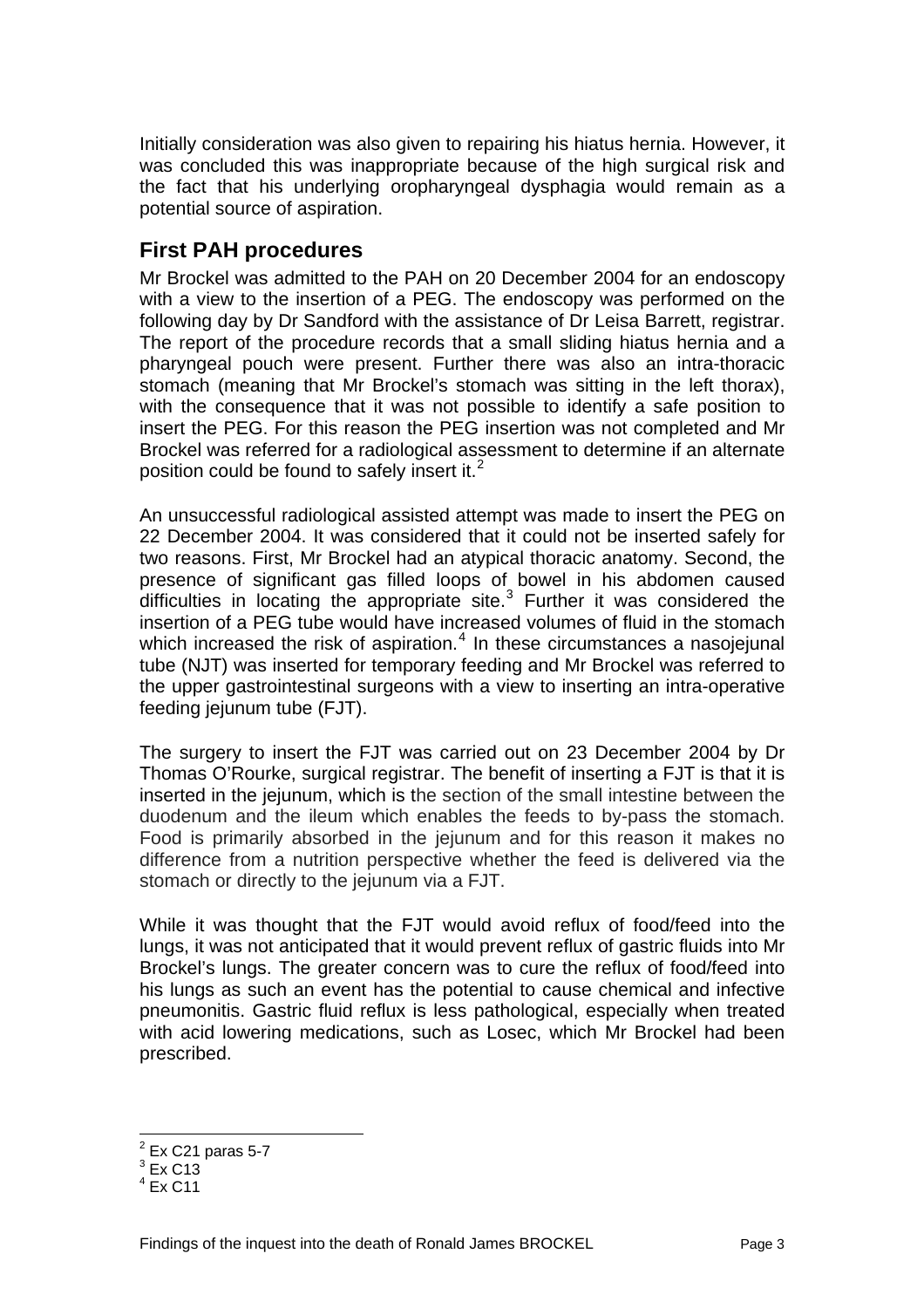<span id="page-5-0"></span>At the time of carrying out the procedure, Dr O'Rourke had been working as a registrar in the Upper GI unit at the hospital for nearly six months. He had been involved in at least nine other insertions of FJTs whilst in this unit. While the majority of these other procedures had been a component of larger scale operations, at least two others had been undertaken using a small incision similar to the procedure he performed on Mr Brockel. Of these two, he had performed one unsupervised. I am satisfied he was adequately trained and experienced to undertake the procedure.

At the time of preparing his statement in May 2011, Dr O'Rourke had some independent recollection of the surgery. He recalls his assistant was also a registrar. He describes it as a *difficult procedure.[5](#page-5-1)* He recalls that on account of Mr Brockel's kyphoscoliosis, it was difficult to position him on the operating table and obtain access to his abdominal cavity.

Dr O'Rourke made an incision in the left upper quadrant of Mr Brockel's abdomen and opened his peritoneum. He then identified the duodeno jejunal flexure (DJF) which is the point at which the duodenum terminates and the jejunum starts. It was located with the assistance of the assistant surgeon. Retractors were used to identify landmarks, being the peritoneal fold of the DJF and the inferior mesenteric vein. On account of Mr Brockel's kyphoscoliosis, it was necessary to place the retractors very deep. Dr O'Rourke recalls being satisfied that he had accurately identified both of these landmarks and then identified a suitable part of the jejunum to insert the 14 Fr FJT, which was approximately 15cm distal to the DIF. He considered the positioning of the FJT in this location would enable ready access to the abdominal wall. He secured the FJT through the bowel and tunnelled it through Mr Brockel's abdominal wall. He closed the incision and then further secured it to the skin with nylon sutures.<sup>[6](#page-5-2)</sup>

At the conclusion on the surgery, Dr O'Rourke considered that while the procedure had been relatively complicated, he was confident the FJT had been placed in the correct position. He did not have any concern either then or in the peri-operative period that the tube had been incorrectly placed.

#### **Post operative complications**

Dr Barrett reviewed Mr Brockel on 27 December 2004. He was suffering from aspiration pneumononitis resulting in type 2 respiratory failure. She considered that while this was clinically concerning it was not alarming given his body habitus and underlying medical conditions.<sup>[7](#page-5-3)</sup> Mr Brockel was also experiencing constipation with abdominal pain. She queried a possible bowel obstruction but was satisfied the bowel was not completed obstructed on account of the relatively small volume of aspiration from his nasogastric tube. Further, Mr Brockel's abdomen was distended but not tender and quiet bowel sounds were present.

<span id="page-5-1"></span> $<sup>5</sup>$  Ex C17 para 13</sup>

<span id="page-5-2"></span><sup>6</sup> C17 paras 17 & 18

<span id="page-5-3"></span> $7$  Ex C21 para 11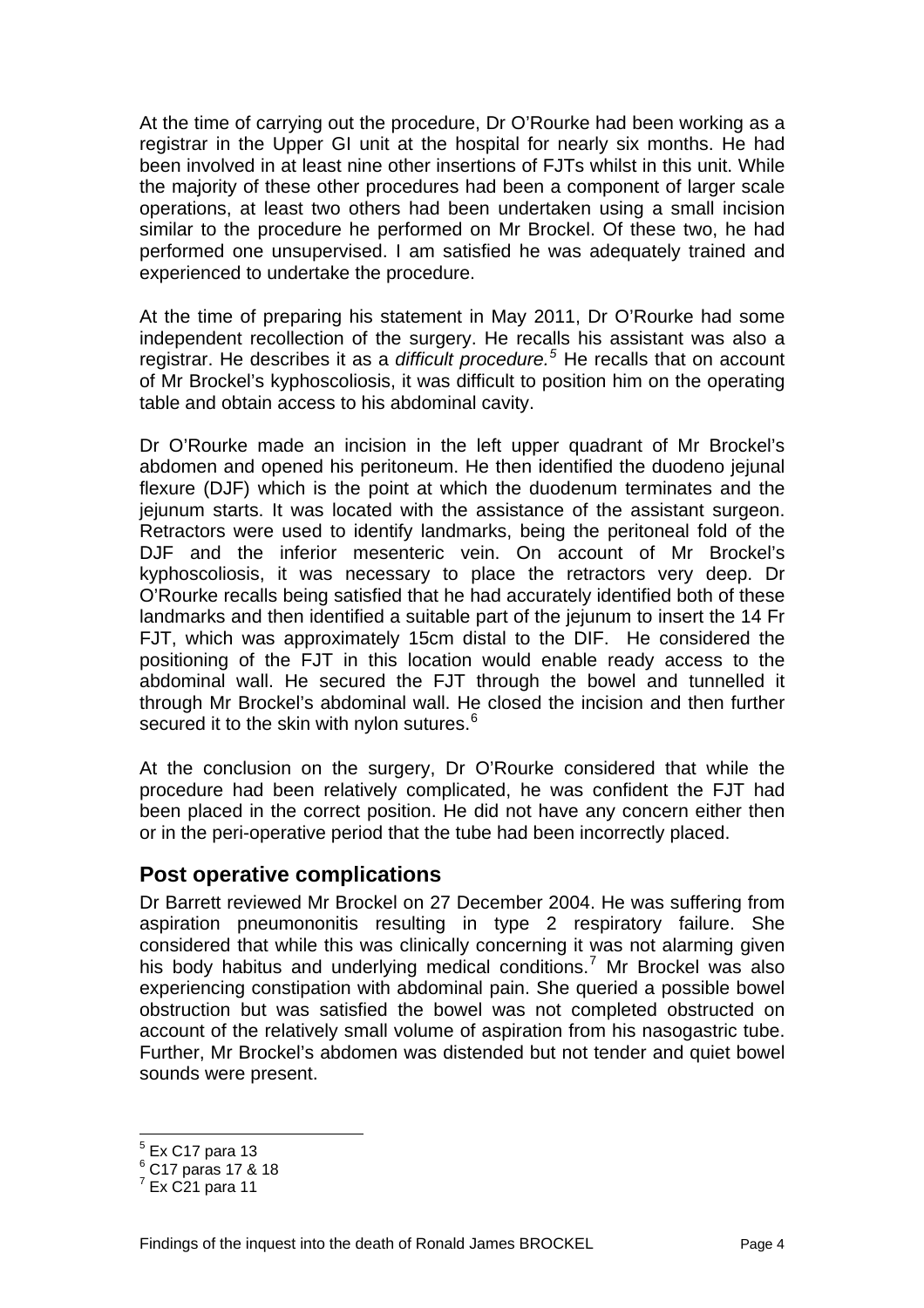When Dr Barrett reviewed Mr Brockel on the following day his aspiration pneumonia and constipation had both improved. Dr Barrett was satisfied that if Mr Brockel had a small bowel obstruction it was resolving. He was also reviewed by the surgical team on this day and it was determined he was sufficiently well to restart feeds.<sup>[8](#page-6-0)</sup>

Over the following three days, Mr Brockel had problems with feeds, respiratory effort and bowel movements. Dr Sandford requested an abdominal x-ray with a provisional diagnosis of an ileus and a chest x-ray to rule out acute pulmonary oedema. Mr Brockel's oxygen saturations had decreased to 68% overnight and his temperature was up to 38 degrees. These radiological investigations were undertaken on 31 December 2004.

Dr Thomas Hess, radiology registrar reviewed the images. With respect to the bowel, he identified a non–specific finding of gaseous distension that had been stable and had not changed over the previous five days. There was no evidence of a bowel rupture. In relation to the chest x-ray, Dr Hess identified that there appeared to be interstitial and alveolar opacification throughout both lungs which could be related to a diagnosis of pulmonary oedema. In relation to the position of the FJT, Dr Hess stated that on reviewing the images he was unable to see it. He explains that this is not particularly unusual as many of the tubes are not very radio-opaque and visibility as to the positioning of the tube requires the administration of contrast prior to imaging. $\frac{9}{5}$  $\frac{9}{5}$  $\frac{9}{5}$ 

When reviewed by Dr Barrett on 1 January 2005, she considered Mr Brockel had an ileus. She ordered that a bowel chart be started, that he remain off feeds for the day but with continuing IV fluids and that he sit out in his wheelchair. The records for 2 January 2005 indicate that when Dr Barrett reviewed Mr Brockel on this day his respiratory and abdominal issues were improving but his temperature was elevated. She ordered intravenous antibiotics while awaiting the results of a blood culture which had been taken. The plan was to await surgical review.<sup>[10](#page-6-2)</sup>

An x-ay with contrast was taken on 4 January 2005. The purpose of the x-ray was to check the position of the *gastrostomy tube*. The contrast was injected down the tube to determine its position. Dr Tang, radiologist, reviewed the images and considered it appeared to be in the small bowel in the region of the pelvis. Dr Tang explained in his statement that it is difficult to be precise as to the exact positioning of these tubes within the small bowel. These tubes can appear higher or lower than they are actually positioned. One potential explanation for this can be a slight angling of the tube to accommodate a patient's positioning on the table.<sup>17</sup>

<sup>&</sup>lt;u>esta</u><br>Ex C21 para14-15

<span id="page-6-1"></span><span id="page-6-0"></span> $9$  Ex C16 para 22

<span id="page-6-2"></span> $10^{10}$  Ex C21 para 18<br> $11^{11}$  Ex C18 para 8

<span id="page-6-3"></span>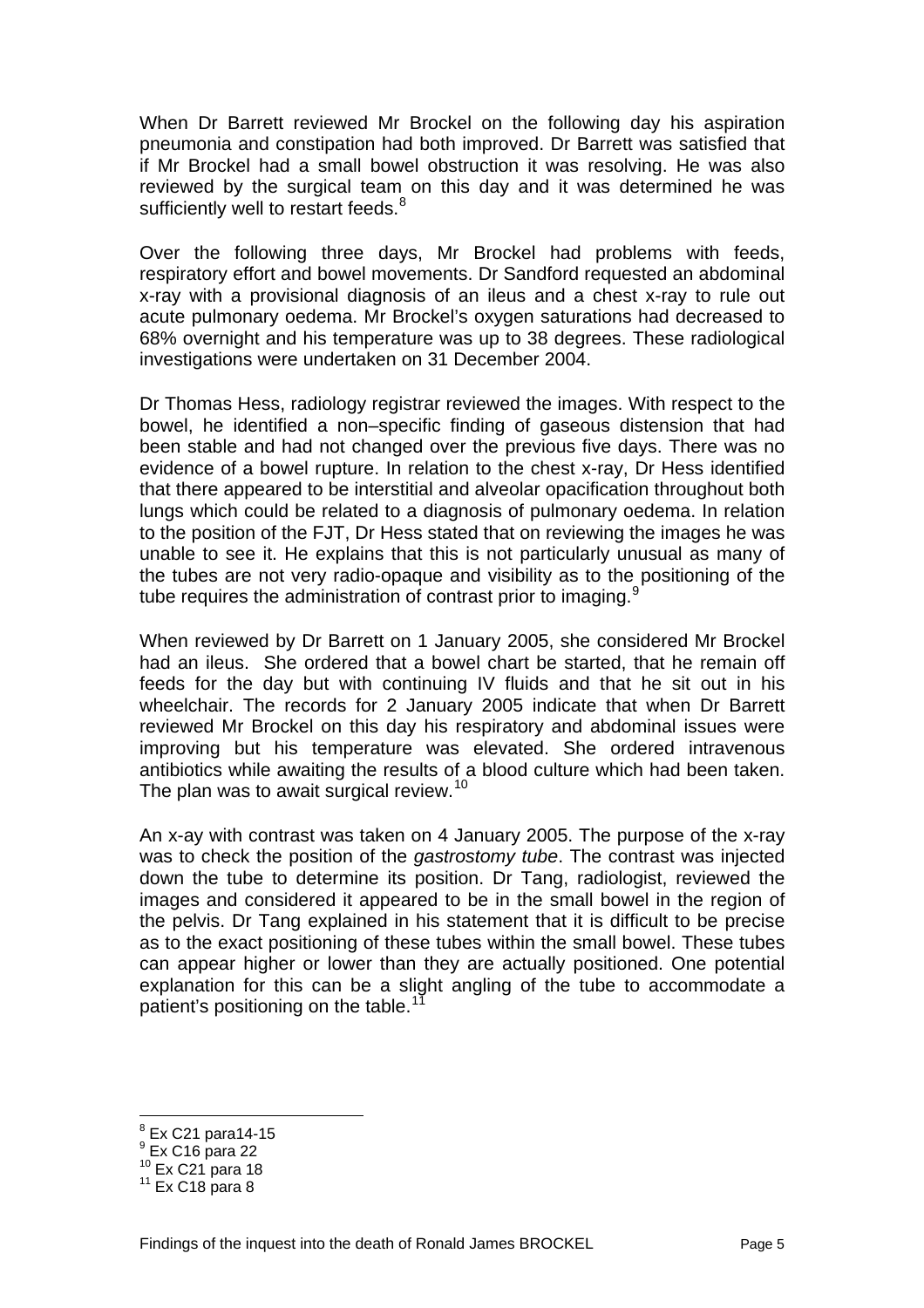On 5 January 2005, Mr Brockel remained constipated and he was given a bowel preparation via the FJT. His abdomen was still distended the following day. $12$ 

Mr Brockel was discharged from the PAH on 12 January 2005 after he began to tolerate his feeds.

He attended at the PAH emergency department on 26 January 2005. He had been febrile the previous evening and had vomited coffee ground material. The external tube was secured to the anterior abdominal wall and he was discharged on Losec, a reflux medication.

On 30 January 2005, Mr Brockel was re-admitted to the PAH. He presented with difficulty swallowing and aspiration. There was also a blocking of the FJT. On 2 February 2005 he again vomited coffee ground material. An upper gastrointestinal endoscopy showed multiple ulcers in his lower and mid  $\overline{\text{o}}$ esophagus<sup>[13](#page-7-1)</sup>. He was medicated and discharged the following day.

Mr Brockel was seen in the emergency department at the PAH on 10 February 2005. The FJT was blocked. It was flushed by a registered nurse and he was transferred back to the nursing home.<sup>[14](#page-7-2)</sup>

On 15 February 2005, Mr Brockel was transported from the nursing home to the PAH emergency department with a three to four day history of nausea and difficulty in tolerating feeds. An abdominal x-ray and chest x-ray were requested for two reasons. First, to determine if there was a cause for decreasing food tolerance such as an obstruction to the passage of bowel contents. Second, to determine if there was evidence of aspiration of bowel contents into the lungs.

The abdominal x-ray report indicated the tip of the FJT was overlying the L2 vertebral body. Dr Ong explained in his statement that the exact position of the FJT could not be determined by the plain x-ray but it was performed because the x-ray referral was to exclude a bowel obstruction or ileus and a plain x-ray is commonly used for this.[15](#page-7-3)

The medical records indicate that Dr Barrett ordered Mr Brockel's admission under the gastroenterology unit for the administration of intravenous fluids and medications, four hourly observations, a bowel chart and for blood tests to be taken the following morning. An abdominal x-ray showed gaseous distension of the small and large bowel. Mr Brockel had symptoms of a gastrointestinal haemorrhage and for this reason a gastrointestinal endoscopy was performed on 17 February 2005. It confirmed the presence of the oesophageal ulcers which were managed with an infusion of Losec.

<span id="page-7-0"></span> $12$  C6 pg 2

<span id="page-7-1"></span> $^{13}$  Ex F1.2 pg 5<br>  $^{14}$  C6 pg 4<br>  $^{15}$  C19 para 7

<span id="page-7-2"></span>

<span id="page-7-3"></span>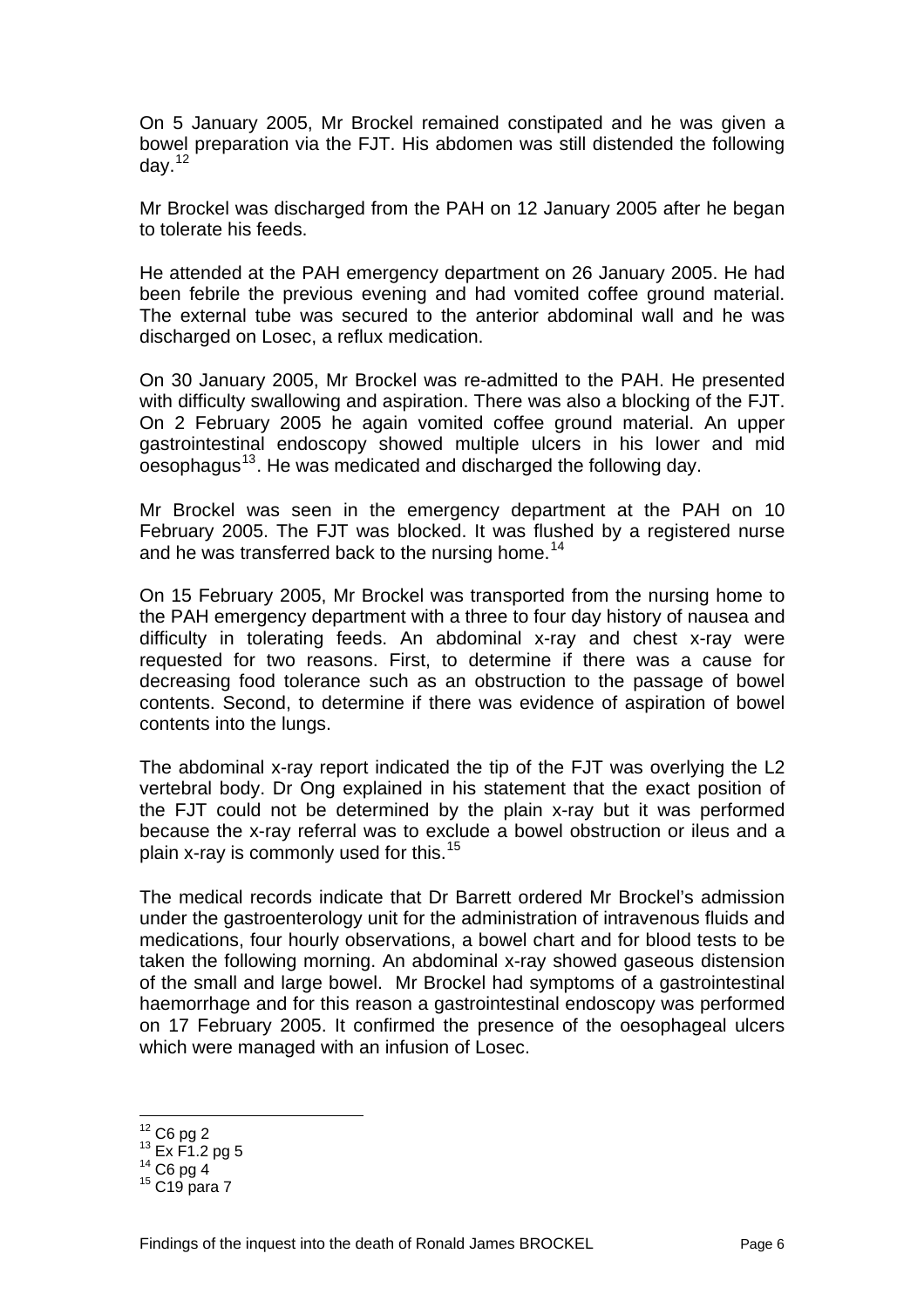In view of Mr Brockel's problem with recurrent reflux with resulting pulmonary aspiration, the possibility of a fundoplication was discussed with the upper gastrointestinal surgical group. Drs Allan and Callinan reviewed Mr Brockel on 22 February 2005 and considered he may have benefited from the procedure. On the following day the gastroenterology team requested a supine abdominal x-ray to ascertain whether the FJT had moved since the x-ray on 15 February 2005. The relevant x-ray result shows that it had not and that the tip was still overlying the L2 vertebral body.<sup>[16](#page-8-0)</sup>

On 25 February 2005, Dr Allan discussed Mr Brockel with Dr Mark Smithers, consultant surgeon. Dr Smithers considered a fundoplication procedure was not technically feasible. On 27 February 2005, Mr Brockel started tube feeding with resulting diarrhoea. He was discharged to the nursing home on 3 March 2005.

On 12 March 2005, Mr Brockel was transported back to the emergency department at the PAH. His FJT had dislodged. Sutures had separated and there was a possible hole in the tube. A surgical registrar, Dr Lloyd removed the FJT in the emergency department and inserted a size 14 Foley's catheter to maintain patency of the tract. Foley catheters are not as effective as pigtail catheters for feeding purposes. However, they are more widely available, easier to insert and less prone to complications. For these reasons they are often used as a temporary measure to stop a tract closing when feeding tubes fall out. $17$ 

The Foley's catheter was attached to the anterior abdominal wall. Arrangements were made for Mr Brockel to be reviewed at the upper gastrointestinal outpatients department on 23 March 2005. He was discharged home. $18$ 

Mr Brockel was again transported back to the emergency department at the PAH in the early hours of the morning on 20 March 2005. Dr Christian Michael, registrar examined Mr Brockel. There was an obvious leakage in the FJT. He removed the size 14 Foley's catheter which had been inserted on 12 March 2005 and identified a defect with the balloon. He reinserted a new size 16 Foley's catheter without any resistance or difficulties. He hoped this larger catheter would provide a better fit. In his most recent statement, Dr Michael explained it was not possible to differentiate whether the new catheter was placed in the jejunum or the ileum. He said that imaging was not indicated in circumstances where the insertion was smooth and there was a free passage of fluid. It was intended to be a temporary measure only in circumstances where Mr Brockel had an appointment to be reviewed at the upper gastrointestinal outpatients department three days later<sup>[19](#page-8-3)</sup>.

On 23 March 2005, Mr Brockel attended the outpatients department for his scheduled appointment. A request for a further abdominal x-ray was made to

<span id="page-8-0"></span><sup>&</sup>lt;sup>16</sup> Ex C19 appendix 4

<span id="page-8-3"></span><span id="page-8-2"></span>

<span id="page-8-1"></span> $17 \text{ Ex } 15.1 \text{ para } 4$ <br>  $18 \text{ Ex } C6 \text{ pg } 4$ <br>  $19 \text{ Ex } C9.1 \text{ paras } 8-18$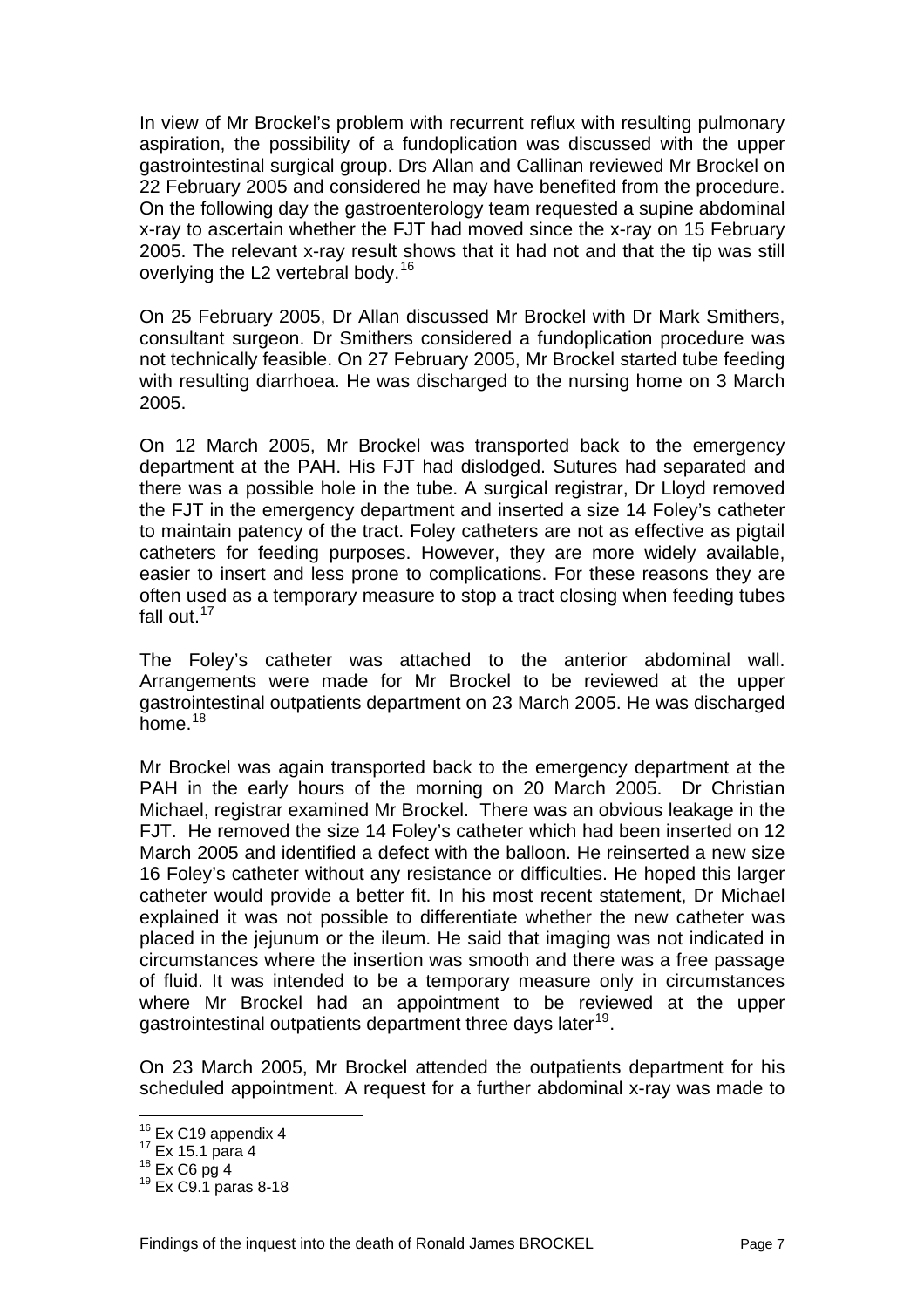determine if there was free abdominal gas due to a perforation of the bowel. Dr Ong, radiologist was satisfied there was no perforation.<sup>[20](#page-9-0)</sup> The images of the abdominal x-ray showed that the tip of the FJT was overlying the L4. He did not consider this represented a significant change.

Arrangements were made for Mr Brockel to return to the PAH's radiology department on the following day for the replacement of the feeding tube. Dr David Leggett, consultant radiologist reviewed Mr Brockel. He removed the Foley's catheter inserted by Dr Michael some four days earlier and proceeded to insert a 10 French gauge locking pigtail tube through the jejunostomy tract. He used a smaller sized tube to account for the possibility that the hole had closed up somewhat given the FJT had previously fallen out. He then checked the position of the tube by injecting contrast material into it. This confirmed the end of the new tube was in the small bowel and it was safe to proceed to feed through the tube. It did not enable a determination to be made of its precise location within the small bowel.<sup>[21](#page-9-1)</sup>

Dr Barrett and Dr Patricia O'Connor reviewed Mr Brockel on this day and ordered that he be recommenced on feeds.<sup>[22](#page-9-2)</sup> Dr Barrett reviewed Mr Brockel again the following day and determined that he was sufficiently well to be discharged and that he was to return in two weeks for upsizing of his pigtail catheter and a review on his nutrition.

On the next day Mr Brockel re-presented at the emergency department of the PAH with a blocked tube. It was unblocked with 50mls of water and he was discharged.

Mr Brockel again presented to the emergency department on 1 April 2005. It was reported that the FJT had become blocked after attempts to administer medication down it. Dr Barrett arranged for him to be admitted to the ward under the care of the gastroenterology team. Arrangements were made for a radiological insertion of the FJT. Dr Leggett upsized the pigtail catheter to a FR 14 to facilitate the administration of medications down it. An x-ray was taken to confirm that the replacement tube was in the small bowel. $^{23}$  $^{23}$  $^{23}$ 

Dr Barrett was involved in the ward round on 6 April 2005. At the time Mr Brockel was awaiting a chest x-ray. He had continual diarrhoea and a faecal specimen had been ordered. At the ward round on the following day he was drowsy but his chest was clear. It was ordered that he continue on the faecal fat test for possible mal-absorption. He was on an altered feeding regime as ordered by the dietician. Two days later Mr Brockel was discussed at the gastroenterology unit meeting. His persistent diarrhoea was noted and his weight was down to 37kgs. The plan was for a flexible sigmoidoscopy, continued observation and review by Professor Paul Kerlin, senior visiting gastroenterologist.

<sup>&</sup>lt;sup>20</sup> Ex C19 paras 10 & 11<br><sup>21</sup> Exs C15 & C15.1

<span id="page-9-1"></span><span id="page-9-0"></span> $^{21}$  Exs C15 & C15.1<br>  $^{22}$  Ex C21 para 24<br>  $^{23}$  Ex C15 paras 9-12

<span id="page-9-2"></span>

<span id="page-9-3"></span>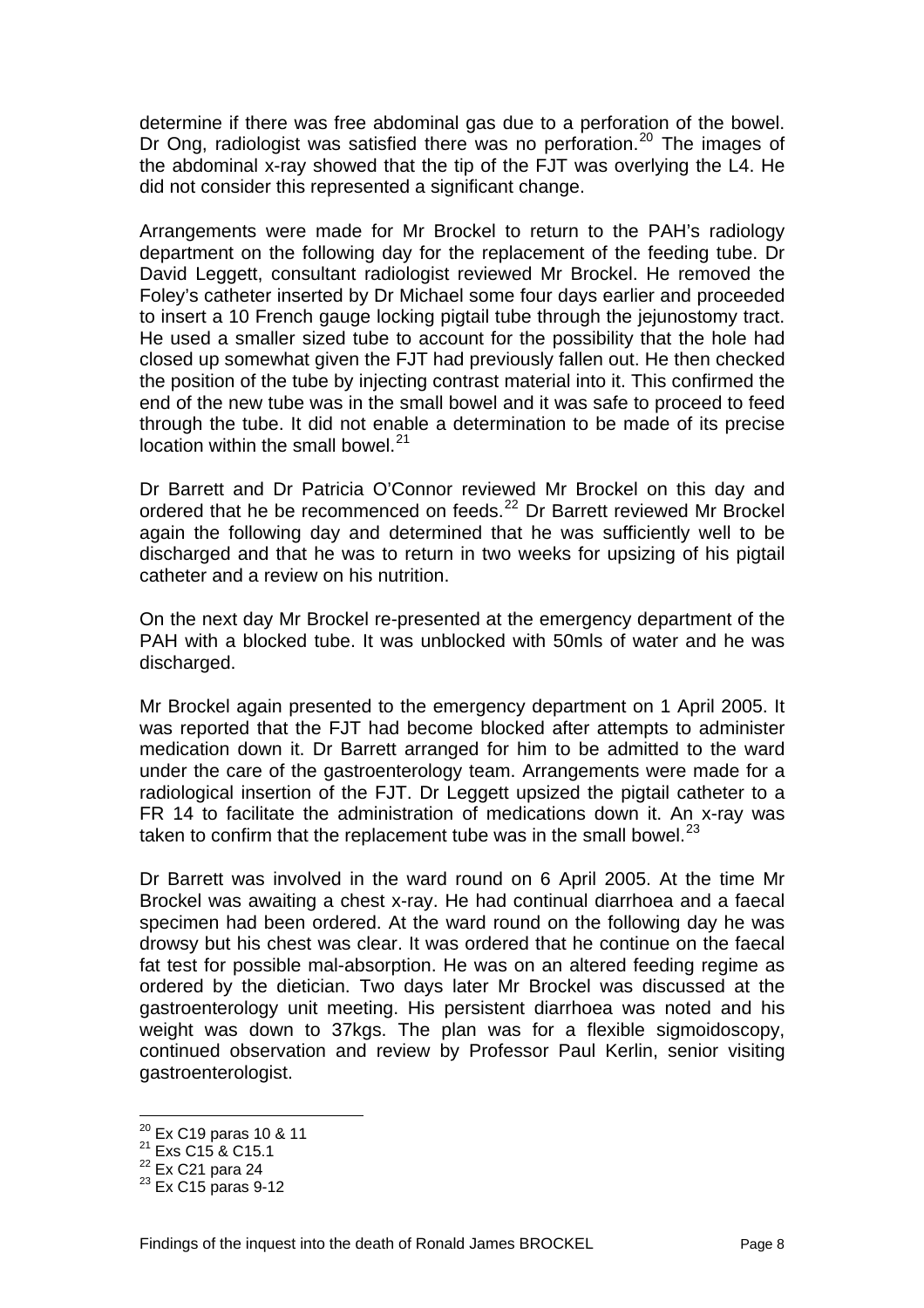Later that day Dr Barrett performed a sigmoidoscopy to rule out an inflammatory or infective colitis in the lower bowel as a cause for Mr Brockel's diarrhoea. Inflammation was excluded and biopsies were taken. The results of this procedure were unremarkable. Dr Barrett states in her statement that on the following day she had a discussion with Mr Brockel and explained to him that if his medical team were unable to correct his problems with diarrhoea and malnutrition, it may lead to infection and/or death.

When reviewed on 10 April 2005, Dr Barrett questioned whether Mr Brockel's feeds were going through his system quicker than they should have been. When reviewed again on 11 April 2005, Dr Barrett noted that he had passed over two litres of diarrhoea in the past 12 hours. His pulse rate and abdominal extension had increased. A contrast enema excluded a distal obstructing lesion. At this time Dr Barrett questioned a surgical complication and/or a possible ileus. She ordered an abdominal and chest x-ray and blood tests and prescribed analgesics. The results of the blood tests were available later that day, some of which were potentially life threatening. Aggressive replacement of electrolytes was commenced.[24](#page-10-0) Dr Nivene Saad, consultant radiologist reviewed the x-ray images of the chest and abdomen. In relation to the abdomen Dr Saad's provisional diagnoses were bowel dilatation, distal large bowel occlusion or profuse bowel residue. With respect to the chest, the report indicates suboptimal visualisation of the lungs due to Mr Brockel's overlying left forearm.

At the ward round on 12 April 2005, it was noted that Mr Brockel was suffering from a pressure area on his head and back of his neck. His diarrhoea was continuing even in the absence of feeds and further input from a dietician was sought. At the ward round on the following day Mr Brockel was looking and feeling better. His diarrhoea output had decreased. A plan was implemented to recommence feeds via the FJT the following day. He had improved even further at the time of the ward round on the following day. His diarrhoea had settled.<sup>[25](#page-10-1)</sup>

There were no further particular complications with Mr Brockel's care until overnight on 19 April 2005. His GCS was 4/15 and he was drowsy. Dr Barrett reviewed him on 20 April 2005 and considered his deterioration could possibly be explained by a loss of electrolytes through the gastrointestinal tract. Further bloods were ordered, along with a chest x-ray and a urine test. The blood results showed Mr Brockel's sodium levels had dropped. Such a drop can be associated with Addison's Disease and Dr Barrett ordered a single dose of steroids to treat this condition and then assess the response. Dr Barrett reviewed Mr Brockel on 21 April 2005. Mr Brockel was noticeably more alert. An ultrasound of the upper abdomen was ordered to exclude a possible obstruction of the bile ducts.

<span id="page-10-1"></span><span id="page-10-0"></span> $^{24}$  Ex C21 para 36<br> $^{25}$  Ex C21 paras 37-39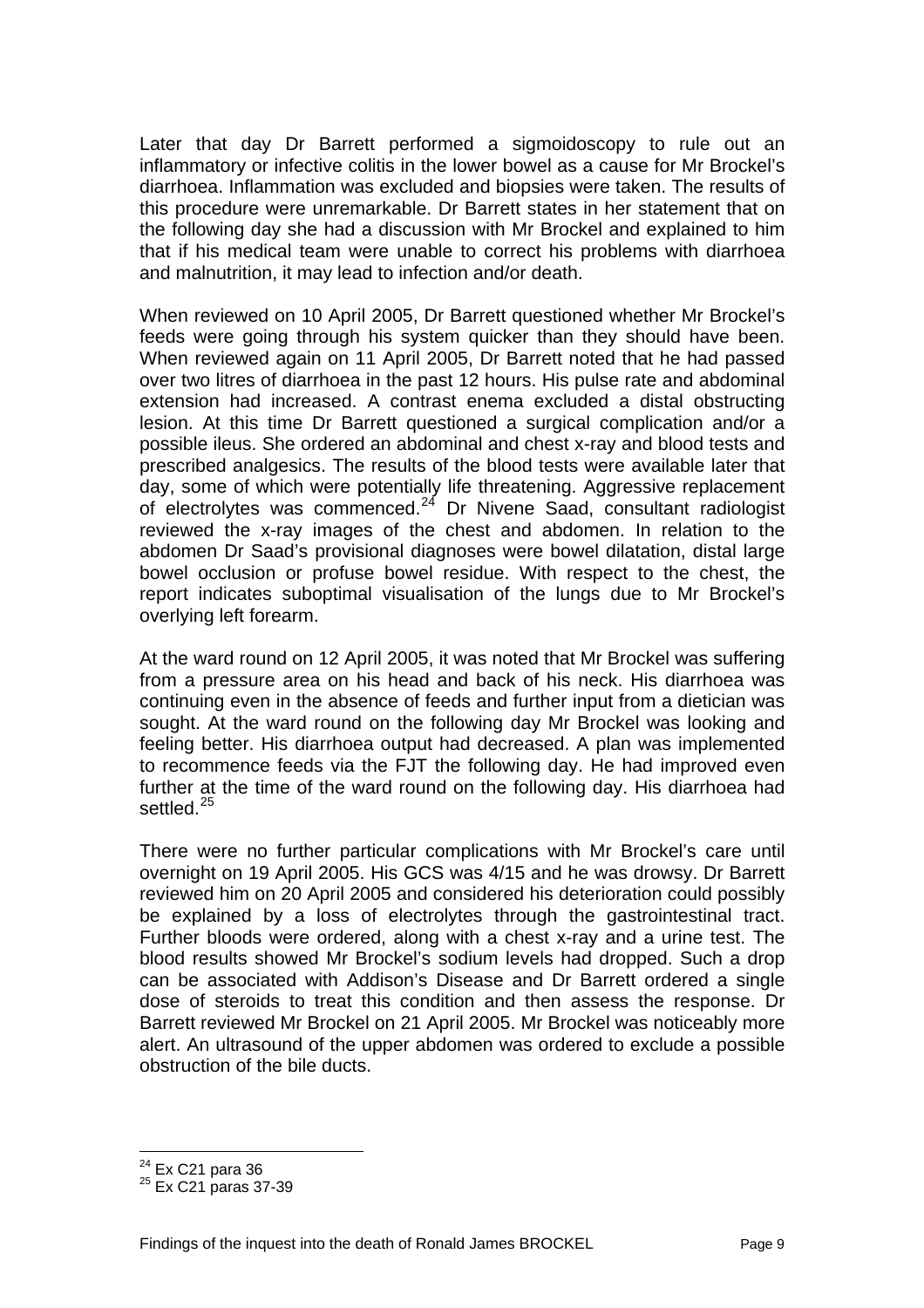Mr Brockel's condition was again discussed at the gastroenterologists' unit meeting on 22 April 2005. It was agreed he should undergo a series of small bowel tests, be placed on TPN and undergo the diagnostic test for Addison's Disease. He was reviewed later that day during the ward round. Plans were made regarding future management in the event of further episodes of diarrhoea over the weekend.<sup>[26](#page-11-0)</sup>

The next occasion Dr Barrett reviewed Mr Brockel was at the ward round on 26 April 2005. He was still suffering from diarrhoea, with an unknown cause.

A further x-ray of the abdomen was undertaken on 27 April 2005. The reason for this was to exclude a perforation or obstruction. The report noted the images were grossly suboptimal because of difficulties in positioning Mr Brockel. Dr Tang stated that he has reviewed the images and the tip of the FJT is superimposed on the pelvis. He explained that it is difficult to ascertain its precise positioning but that it does not appear to be in the terminal ileum. He could not determine whether there had been any true change in position.<sup>[27](#page-11-1)</sup>

A contrast series via the FJT was requested and performed on 29 April 2005. The reason for the request was to exclude an intestinal fistula. Dr Saad found the FJT to be in the terminal ileum and ascending colon. It did not exclude a fistula  $^{28}$  $^{28}$  $^{28}$ 

Dr Allan was requested to review Mr Brockel on account of this finding. Dr Allan considered a laparotomy with resiting of the FJT in the correct position would be required. However at this time, Mr Brockel was grossly malnourished and in no fit state for an operation. Dr Allan recommended TPN via a peripherally inserted catheter (PICC line) until such time as he was in a better nutritional state to undergo the surgery. Unfortunately, Mr Brockel was troubled by recurrent sepsis that was probably related to PICC line infections. His nutrition gradually improved and his diarrhoea resolved.<sup>[29](#page-11-3)</sup>

A further contrast series was performed on 30 May 2005. It was evident from the images that the FJT had probably initially been placed in the terminal ileum (at the end of the small bowel) and had subsequently migrated into the caecum/ascending colon (beginning of the large bowel).<sup>[30](#page-11-4)</sup>

Dr Allan discussed Mr Brockel's future management with his consultant, Dr Smithers. It was decided that the FJT should be removed with a plan to reinsert it via a midline laparotomy in the coming week, provided Mr Brockel was sufficiently well to undergo a general anaesthetic. The FJT was removed on 3 June 2005. It was noted that the surgery was high risk but that Mr Brockel's outlook was bleak in the absence of such intervention.

<span id="page-11-0"></span><sup>&</sup>lt;sup>26</sup> Ex C21 para 43-44

<span id="page-11-1"></span><sup>&</sup>lt;sup>27</sup> Ex C18 paras 9-14<br><sup>28</sup> Ex C14 paras 14-15<br><sup>29</sup> Ex C1 pg 2<br><sup>30</sup> Ex C1 pg 2

<span id="page-11-3"></span><span id="page-11-2"></span>

<span id="page-11-4"></span>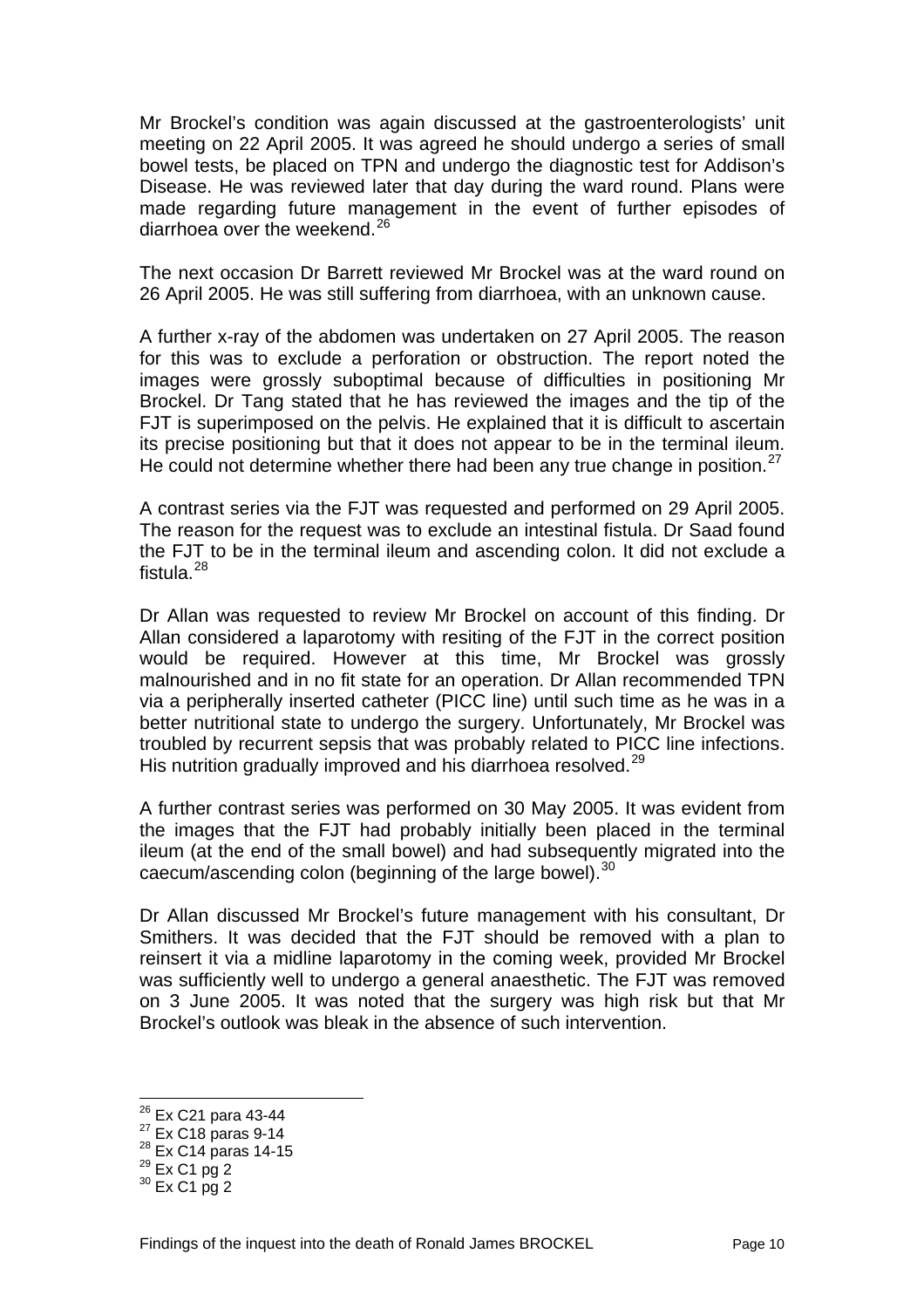<span id="page-12-0"></span>At Dr Barrett's review on 5 June 2005, consideration was given to inserting a Hickman's line. It was decided that this was contraindicated as it would have required Mr Brockel to have been subjected to an anaesthetic, in circumstances where the FJT was booked to be inserted only a few days later $^{31}$  $^{31}$  $^{31}$ 

## **Re-insertion of the FJT and death**

The surgery was performed by Dr Allan on 8 June 2005. It was readily observable at the time of the surgery that the FJT initially inserted by Dr O'Rourke on 23 December 2004 had been inserted in the terminal ileum rather than the jejunum. There was no evidence of fistulation or perforation. A new FJT was then sited in the upper jejunum.

Dr Stanley Jones, senior visiting specialist in general surgery at the PAH assessed Mr Brockel as part of his ward round at approximately midday on 9 June 2005. He was made aware that during the previous night Mr Brockel had developed severe respiratory problems as a result of aspiration. He had vomited three times. At the time of Dr Jones' assessment, there was no evidence of any surgical complication within the abdomen. The FJT appeared intact and in position and Mr Brockel's abdomen was soft with no evidence of peritonitis.

Unfortunately, Mr Brockel's respiratory problems continued. He became gravely unwell with right lower lobe aspiration pneumonia. This was treated with high flow oxygen and broad spectrum antibiotics. He was not considered a suitable candidate for ventilation in the intensive care. He passed away in the early hours of 10 June 2005. $32$ 

It seems clear that the cause of Mr Brockel's death was respiratory failure as a result of aspiration. Dr Finch explained that Mr Brockel had an acute-onchronic condition meaning that he had a number of pre-existing conditions including kyphoscoliosis, recurrent aspirations and gross malnutrition that had left him with a respiratory function that was compromised. It was against this background that he aspirated post-operatively following the surgery on 8 June  $2005.<sup>33</sup>$  $2005.<sup>33</sup>$  $2005.<sup>33</sup>$ 

## *Analysis of the evidence*

This section analyses the evidence summarised above in the context of the issues identified as warranting investigation.

## **Decision to insert a FJT**

The relevant medical records establish that Mr Brockel had deteriorated over the preceding months to the point where he was unable to maintain an adequate oral intake. Dr Finch explained the reasons for this were multifactorial and included:-

• Gastro-oesophageal reflux;

<span id="page-12-2"></span><span id="page-12-1"></span><sup>&</sup>lt;sup>31</sup> Ex C21 para 63<br><sup>32</sup> Ex C1 pg 3, Ex C 5.1 paras 10-12<br><sup>33</sup> T3.13-14

<span id="page-12-3"></span>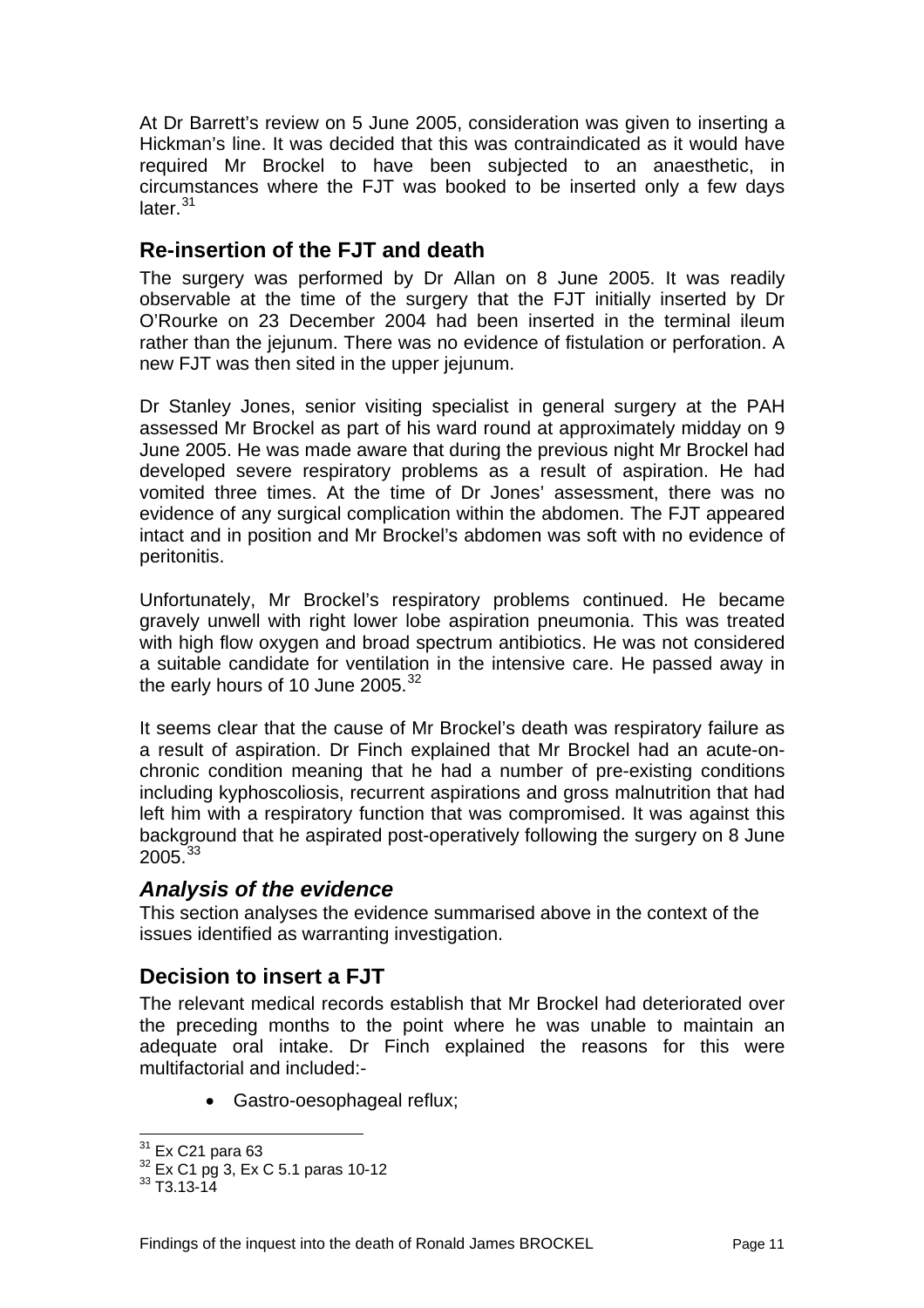- A large hiatus hernia with an intra-thoracic stomach;
- Disordered swallowing;
- Oropharyngeal dysphagia which had been diagnosed by a speech pathologist;
- A history of recurrent respiratory infections consistent with aspiration (confirmed by a video swallow in October 2004).<sup>[34](#page-13-0)</sup>

Apart from the FJT, other possible treatment options to manage the inadequacy of Mr Brockel's oral intake at this time were:

- Repair the hiatus hernia;
- Insert a percutaneous gastronomy tube;
- Insert a nasogastric or nasojejunal tube; or
- Not treat at all.

In his report, Dr Debinski explains that even if the hernia had been repaired, it would not have addressed Mr Brockel's persistent oropharyngeal dysphagia and intestinal pseudo obstructions.<sup>[35](#page-13-1)</sup> Dr Finch agreed with this. He also explained that there is significant morbidity and occasionally, mortality associated with repairing a hiatus hernia, particularly in a frail patient such as Mr Brockel.<sup>[36](#page-13-2)</sup>

In relation to the percutaneous gastronomy tube, Drs Debinski and Finch considered it was precluded on account of Mr Brockel's intra-thoracic stomach.<sup>[37](#page-13-3)</sup> Further, even if such a tube had been inserted it would not have addressed Mr Brockel's ongoing aspiration, either of saliva or from reflux of stomach contents.

With respect to the insertion of a nasogastric or nasojejunal tube, Dr Debinski opined either tube would probably have led to worsening aspiration or both tubes would only have been temporary measures as they frequently block, are uncomfortable and are invariably displaced. Dr Finch agreed with this. He also gave evidence that in his experience, patients tend to be only able to tolerate these tubes in their noses for a few weeks because the area around the nose frequently becomes sore and ulcerated.<sup>[38](#page-13-4)</sup>

Dr Debinski states in his report that not surgically treating the inadequacy of Mr Brockel's oral intake would have been an option but an *ethically challenging* one.[39](#page-13-5) Dr Finch considered it would have been a reasonable option if Mr Brockel and/or his family had indicated a preference for his future treatment to be managed in this way.<sup>[40](#page-13-6)</sup> Such a preference had not been expressed by Mr Brockel or any member of his family.

<span id="page-13-1"></span><span id="page-13-0"></span> $35$  Ex C3<br> $36$  T3.4.38

<sup>&</sup>lt;sup>34</sup> Ex C20 pgs 1 & 2<br><sup>35</sup> Ex C3

<span id="page-13-3"></span><span id="page-13-2"></span> $\frac{37}{38}$  Ex C3 pg 2, C20 pg 2, T3.4.25<br> $\frac{38}{33}$  T3.4-5

<span id="page-13-5"></span><span id="page-13-4"></span> $\frac{39}{40}$  Ex C3 pg 2<br> $\frac{40}{13.5.10}$ 

<span id="page-13-6"></span>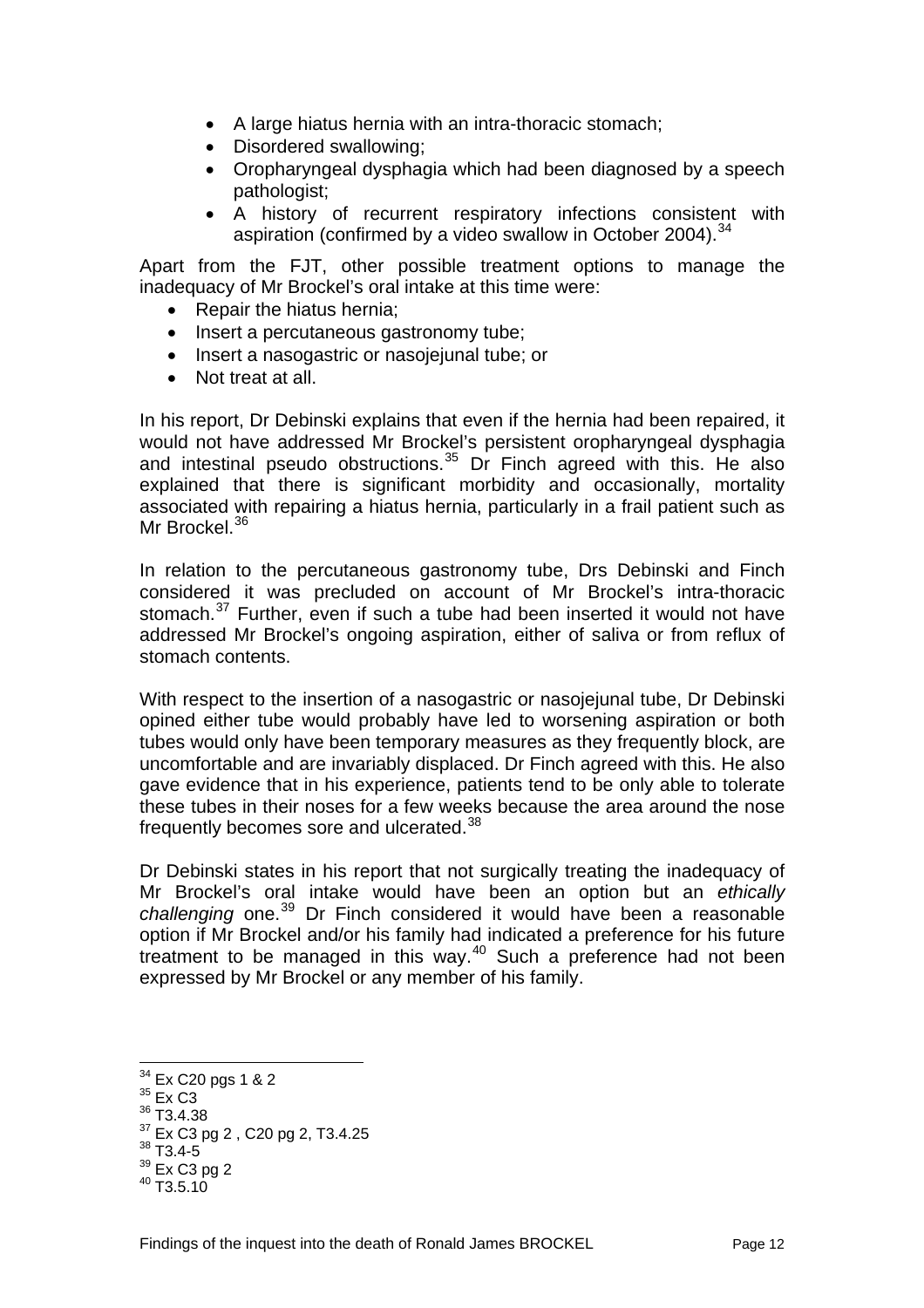<span id="page-14-0"></span>In short, the medical experts considered the decision to insert the FJT in December 2004 as reasonable and appropriate.<sup>[41](#page-14-1)</sup> Having said this Dr Finch was at pains to explain that these tubes are usually inserted as a short term solution while a patient is recovering from an acute condition, with the aim for the patient to be restored to an adequate oral diet in the coming weeks or months.<sup>[42](#page-14-2)</sup> He explained that FJTs are inappropriate for long term feeding as they are prone to misplacement, leakages and blockages.<sup>[43](#page-14-3)</sup> He described the insertion of a FJT in Mr Brockel's case as a *palliative procedure.[44](#page-14-4)*

I conclude that the decision to insert the FJT was appropriate in the circumstances.

### **Placement of the FJT on 23 December 2004**

At the time Dr Allan replaced the FJT via a laparotomy on 9 June 2005, he had the opportunity to closely observe the small bowel. He was satisfied the initial FJT inserted by Dr O'Rourke on 23 December 2004, was positioned in the terminal ileum rather than the jejunum. Importantly he explained there was no scarring or defect present in the proximal jejunum consistent with the placement of the FJT in this section of the small bowel by Dr O'Rourke. Further, Dr Allan observed some minor scarring involving some loops of terminal ileum consistent with an uncomplicated sighting of the tube in this section of the small bowel.<sup>[45](#page-14-5)</sup>

As to the positioning of the FJT in the caecum/ascending colon at the time of the laparotomy, Dr Allan considers that it had migrated from the terminal ileum to this position by virtue of the natural peristaltic actions of the small bowel, which propelled the contents of his bowel, including the FJT from the terminal ileum down into the colon.  $46$ 

Dr Finch opined in his report that Dr Allan, as the operating surgeon, is in the best position to determine the placement of the original  $FJT$ .<sup>[47](#page-14-7)</sup> Dr O'Rourke accepted that with the benefit of hindsight, it is probable he made an error in the placement of the initial FJT.<sup>[48](#page-14-8)</sup>

Curiously, Professor Kerlin opined in a letter dated 10 April 2006 that it was most likely the tube had been correctly placed by Dr O'Rourke in the jejunum in December 2004 and had subsequently migrated into the ileum during one of the subsequent multiple exchanges. $4^6$  Dr Finch responded to Professor Kerlin's opinion in this regard as follows:

<span id="page-14-1"></span> $^{41}$  Ex C 3 pg 2, C 20 pg 1<br> $^{42}$  T3.4.3, T3.12.25, T3.31.36

<span id="page-14-3"></span><span id="page-14-2"></span><sup>43</sup> T3.9-10

<span id="page-14-4"></span> $^{44}$  T3.24.19<br> $^{45}$  Ex C1 pg 3, Ex C1.1 paras 7-11

<span id="page-14-7"></span><span id="page-14-6"></span><span id="page-14-5"></span> $^{46}$  Ex C1.1 para 9<br>  $^{47}$  Ex C20 pg 1, Ex C3 pg 6<br>  $^{48}$  Ex C17 para 28<br>  $^{49}$  Ex C6.1

<span id="page-14-8"></span>

<span id="page-14-9"></span>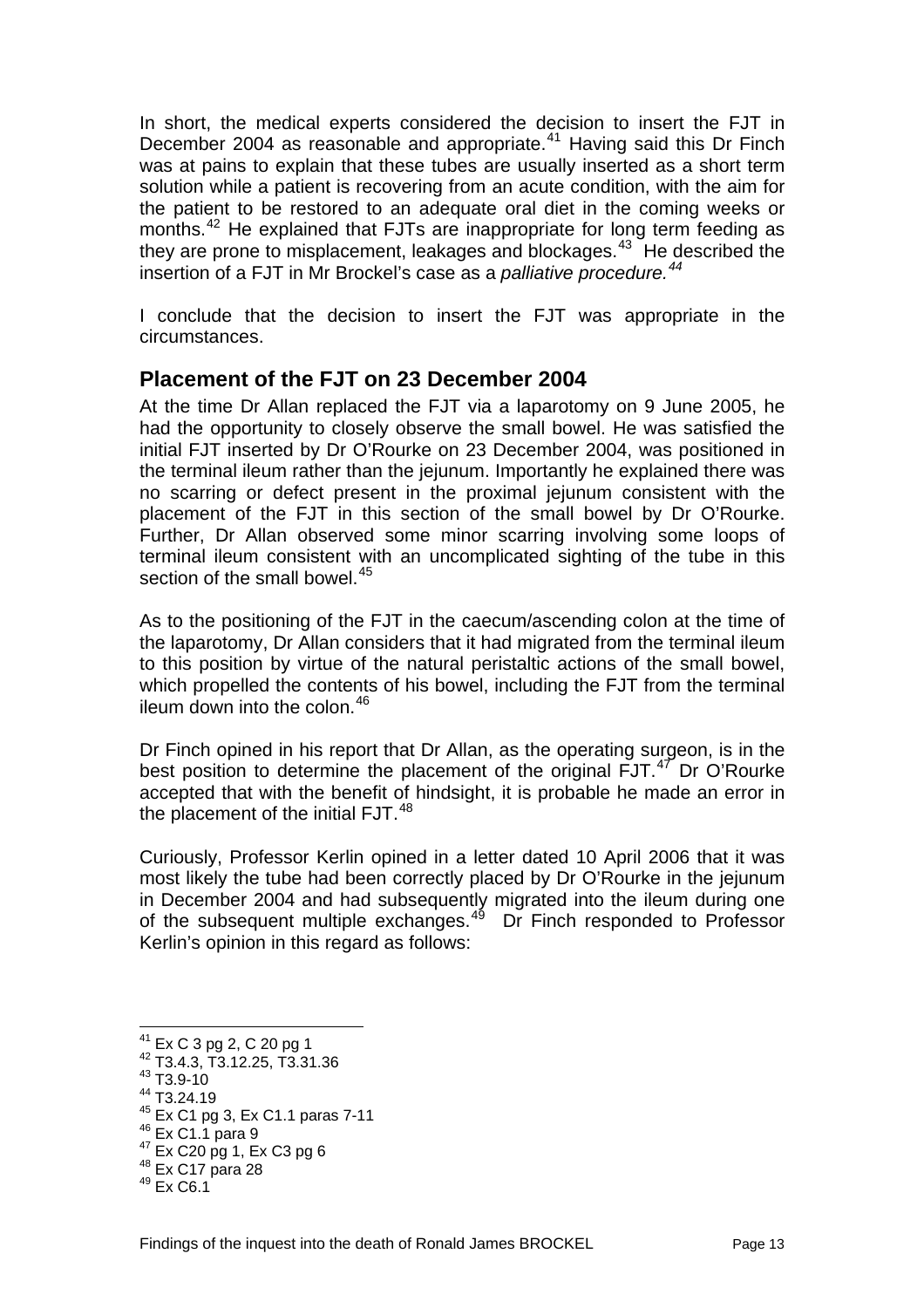#### *I would consider that to be a total nonsense quite frankly.[50](#page-15-0)*

Dr Finch went on to explain that Professor Kerlin's opinion is clearly without merit in circumstances where Dr Allan was satisfied at the time of surgery that the initial placement of the FJT had been in the terminal ileum as discussed above<sup>[51](#page-15-1)</sup> One can only assume that Professor Kerlin did not ascertain Dr Allan's views prior to writing his letter of 10 April 2006. It would have been preferable that this had occurred, in circumstances where Dr Allan was in the best position to determine the placement of the original FJT and Professor Kerlin was proffering his opinion in response to concerns raised by Mr Brockel's family**.**

It is noted that in a letter dated 17 February 2009, Dr Ashby, Executive Director of the PAH frankly acknowledged to the HQCC that it appeared that an error had been made when the surgery was carried out by Dr O'Rourke in December 2004. He apologised for its occurrence and the fact that it had only been recently identified by the hospital.<sup>[52](#page-15-2)</sup> Unfortunately, this letter was not written until more than three and a half years after Mr Brockel's death.

Mr Brockel's body habitus increased the risks for misplacement of the FJT in the terminal ileum.<sup>[53](#page-15-3)</sup> Despite this increased risk, Dr Finch explained that it was appropriate for someone of Dr O'Rourke's level of experience and training to have undertaken the initial placement in December 2004.<sup>[54](#page-15-4)</sup> Support for registrars performing placement of FJTs can to some extent be found in the fact that the replacement of the FJT in mid-2005 was undertaken by Dr Allan, who was also a registrar.

The technique adopted by Dr O'Rourke in placing the FJT was standard. It involved relying on anatomical features to identify the section of the jejunum where the tube was to be positioned. Dr Finch considered it most likely that Dr O'Rourke had initially correctly identified the correct section of the jejunum. He explained that each section of the small bowel looks identical and Dr O'Rourke probably put down the section of the jejunum he had initially identified and accidentally picked up a section of the terminal ileum, mistakenly assuming it was the section of the jejunum that he had initially identified.<sup>[55](#page-15-5)</sup>

There is no doubt the misplacement of the FJT compromised Mr Brockel's nutritional intake in the following six months and is likely to have contributed to his deterioration, including malnutrition and weight loss.<sup>[56](#page-15-6)</sup> The principal reason for this is that food is absorbed in the small bowel primarily by the jejunum. The ileum does not have the same absorptive capacity for nutrition.<sup>[57](#page-15-7)</sup>

- <span id="page-15-1"></span><span id="page-15-0"></span> $51$  T3.14.31
- 52 Ex A4
- <span id="page-15-3"></span><span id="page-15-2"></span> $^{53}_{54}$  Ex C20 pg 2<br> $^{54}$  T3.5-7

 $\overline{a}$  $50$  T<sub>3</sub>.14.28

<span id="page-15-5"></span><span id="page-15-4"></span> $^{55}$  T3.6.35, T3.7.39<br> $^{56}$  Ex C3 pg 5

<span id="page-15-7"></span><span id="page-15-6"></span> $57$  Ex C17 para 21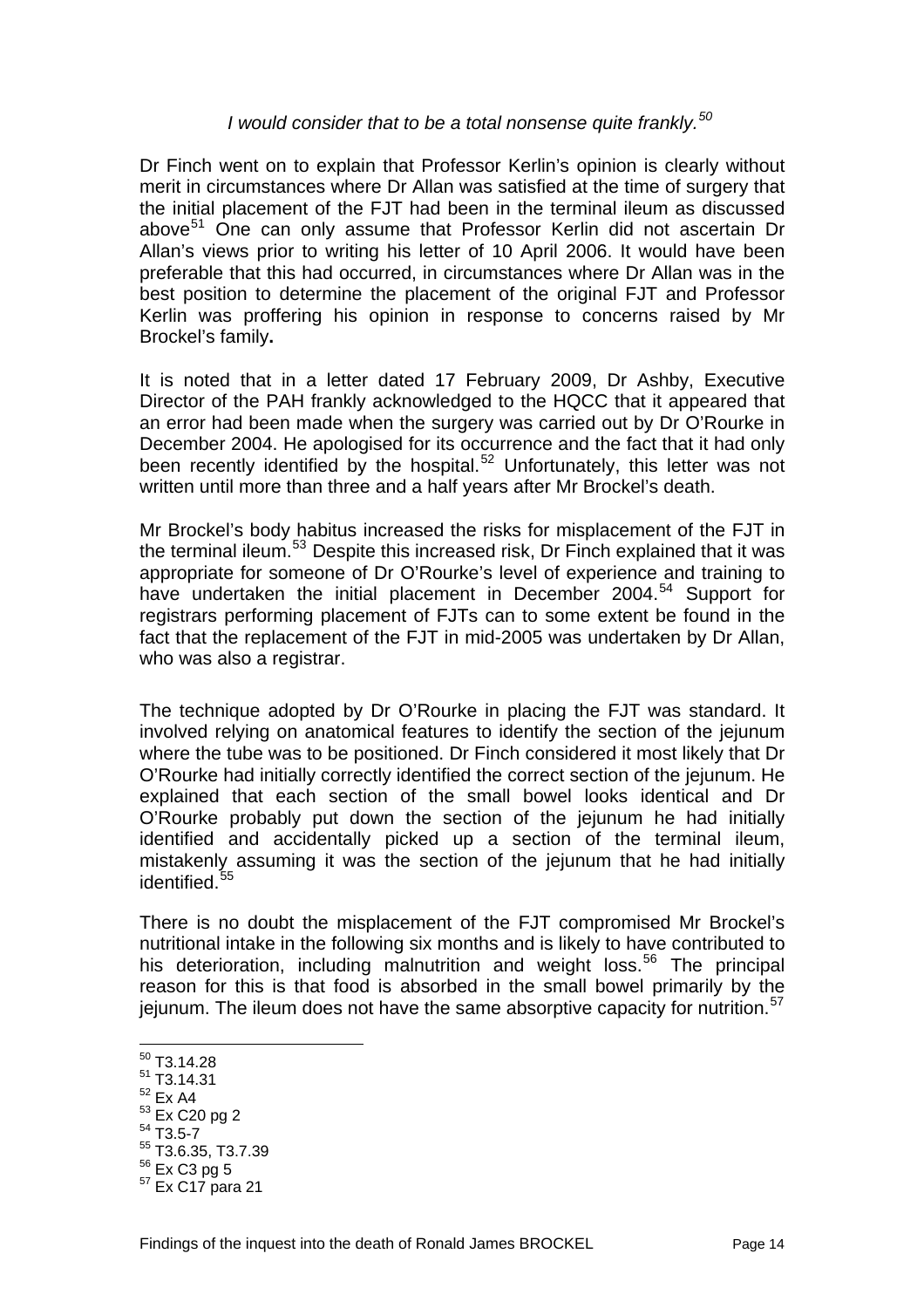<span id="page-16-0"></span>The fact of the misplacement of the FJT begs the question as to the likely medical outcome for Mr Brockel if the tube had been correctly placed in December 2004. Dr Finch thought that if this had occurred Mr Brockel's nutrition may have improved but is only likely to have prolonged his life for a period of time between a few months to a year or two.<sup>[58](#page-16-1)</sup> This was because Mr Brockel suffered from a number of other medical conditions for which there was no medical solution. These included his cerebral palsy, hiatus hernia, inability to swallow and eat and his chronic aspiration. It was not expected that the FJT would address any of these problems.<sup>[59](#page-16-2)</sup>

I conclude the FJT inserted on 23 December 2004 was positioned in the terminal ileum rather than the jejunum. This was not due to any lack of care or skill by the clinicians involved, but rather by the complications caused by Mr Brockel's condition.

While the error can be understood, the failure of the PAH to acknowledge that it had occurred for over three years, despite its staff being aware of this fact, is more difficult to explain. It suggests there was a significant problem with the way the case was reviewed and the manner in which the hospital responded to the complaint made by Mr Brockel's family.

# **Utilising radiological imaging for placement of the FJT**

It is not routine for radiological imaging to be undertaken at the time of, or immediately after the insertion of a FJT to ensure its correct positioning in the jejunum because the most reliable method of determining the correct placement of the tube is the visual observation of it by the surgeon at the time it is inserted.

As described above this was the method used in this case.

As is also clear from the failure of repeated x-rays over a number of months to identify the misplacement of the tube, it is unlikely that using radiological imaging at the time of the procedure would have prevented the error. The overwhelming evidence is that x-rays, with or without contrast, can confirm the tube is placed in the small intestine but can not assist identifying its precise location.

I conclude the procedure was appropriately carried out without the use of radiological imaging to confirm the siting of the tube during or immediately after the procedure.

## **Should the misplacement have been identified sooner?**

Dr Debinski opined in his report that the misplacement of the FJT was difficult to identify because of confounding issues, including the initial reassurances of radiological investigations. However, prior to 29 April 2005, while all of the

l 58 T3.13.1, T3.30

<span id="page-16-2"></span><span id="page-16-1"></span><sup>59</sup> T3.21-22, T3.27.35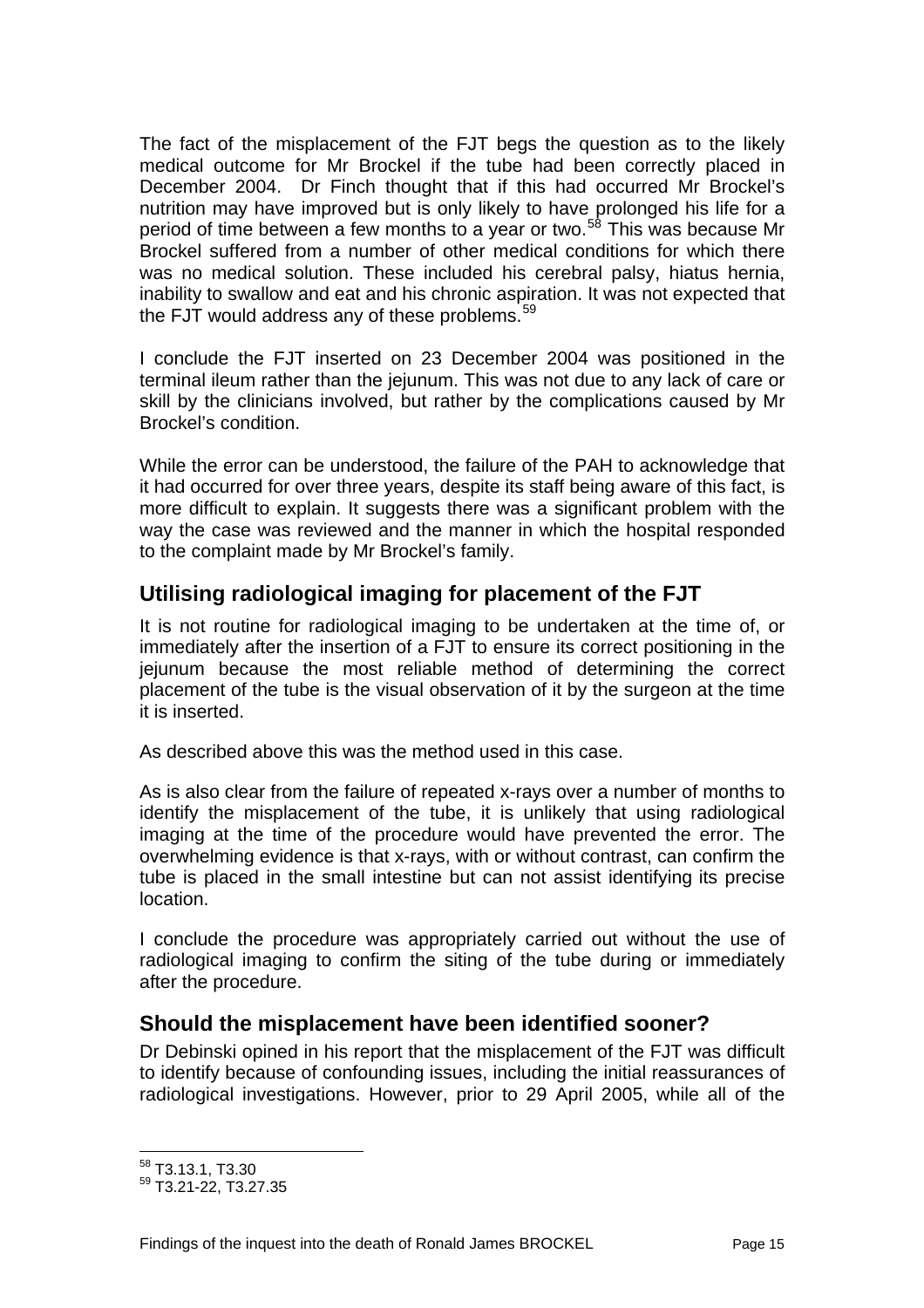images confirmed that the FJT was positioned in the small bowel, none of them confirmed that it was positioned in the jejunum.<sup>[60](#page-17-0)</sup>

A CT scan could have potentially identified the positioning of the FJT within the small bowel.<sup>[61](#page-17-1)</sup> The medical records indicate that no CT imaging was undertaken prior to the tube misplacement being identified on contrast images in late April 2005. These contrast images showed a mucosal pattern more consistent with the large bowel rather than the small bowel, which indicated the FJT was more likely to be in the large and not the small bowel.<sup>[62](#page-17-2)</sup>

The experts are in agreement that the recognition of an error in the placement of the FJT was late with the result that Mr Brockel had a prolonged period of malnutrition. Dr Finch explained:

> *The bias here is the fact that this has been placed surgically so virtually everyone else in the hospital will consider it is in the right spot by virtue of the fact that that is the most reliable way of getting it in the right spot. It would only be probably from the surgical side of – of his treatment where someone would be likely to think maybe we have got it …. wrong, should we try and image him further. But virtually everyone else in the hospital would have just considered blindly and quite … reasonable I think, that it was in the right spot.[63](#page-17-3)*

Dr Finch says in his report that the gastroenterologists were focused on medical causes for Mr Brockel's various presentations and the radiologists who reported the various images, would simply have observed whether the FJT was in the small bowel and not which part of it.  $64$ 

The medical records establish that Mr Brockel had multiple presentations at the PAH for several tube replacements, some of which were imaged. There were regular adjustments to his feeding regime based on the assumption that his diarrhoea and malnutrition related to feed content and volume of delivery rather than an aberrant tube placement. This was not unreasonable in circumstances where it is noted that patients can suffer from diarrhoea even with the correct placement of a FJT.<sup>[65](#page-17-5)</sup>

Dr Finch made the following comment:

*I don't think there was any indication to image the tube in the very short period after the surgery had been done, but given that the patient failed to thrive as you would expect with increased feeding and suffered with diarrhoea, it is a* 

<sup>&</sup>lt;sup>60</sup> Ex C2 pg 3<br><sup>61</sup> T3.8.5

<span id="page-17-1"></span><span id="page-17-0"></span> $^{61}_{62}$  T3.8.5<br> $^{62}$  T3.9.1

<span id="page-17-2"></span>

<span id="page-17-3"></span><sup>63</sup> T3.8.29

<span id="page-17-4"></span> $^{64}$  Ex C20 pgs 2&3<br> $^{65}$  T3.13.18

<span id="page-17-5"></span>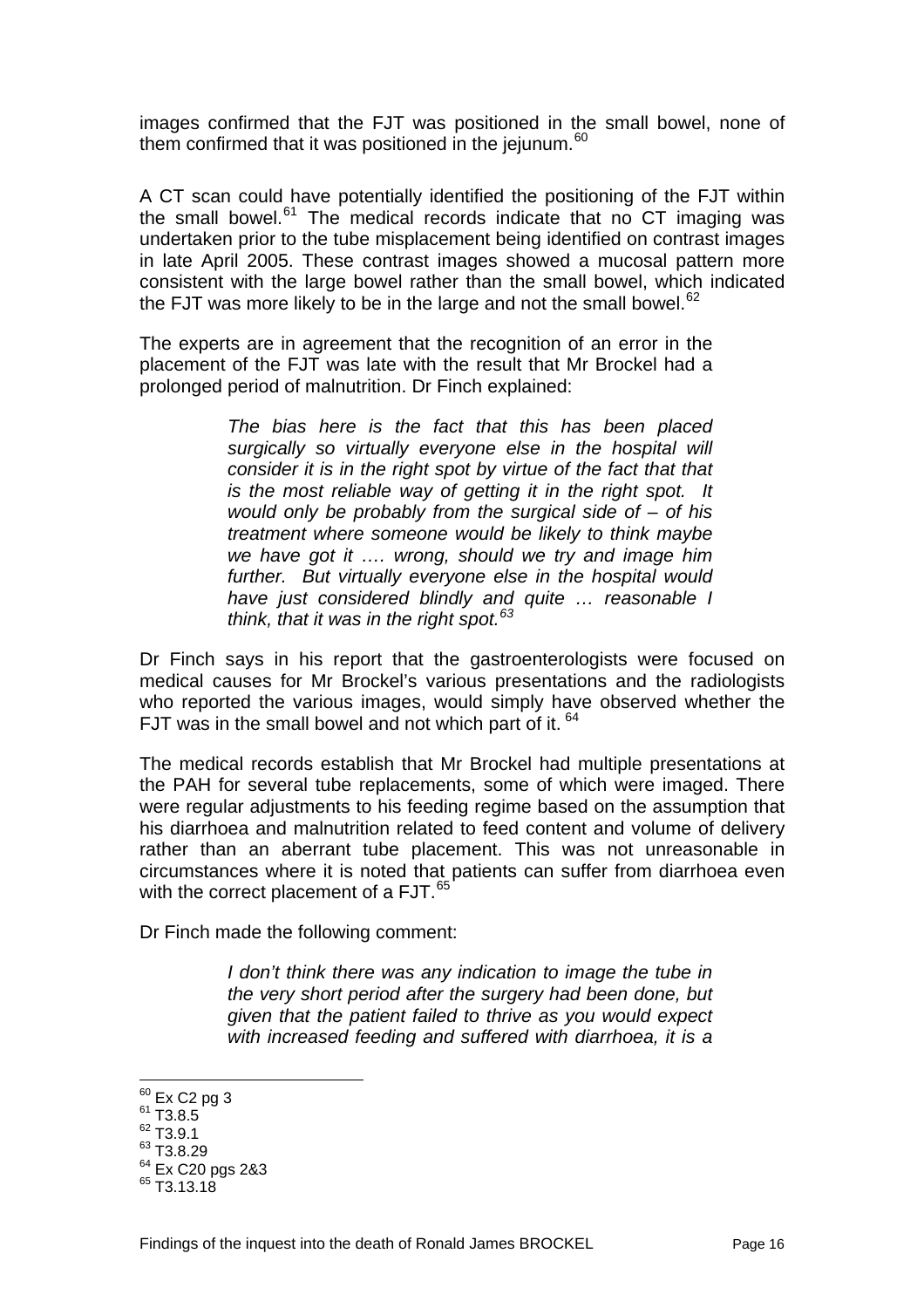<span id="page-18-0"></span>*shame that … there was no sort of imaging done … weeks or months after the tube. Not to say that … even if a CT had of been done that it would have definitively given the diagnosis.[66](#page-18-1)*

As to a potential trigger for the ordering of a CT scan, Dr Finch said:

*It's a cumulative thing, you've got a patient who is not thriving and people are searching for answers and may be that [CT scan] would have been - could of, should have been part of the work-up.*

*I think like most bad outcomes in medicine or surgery there are a number of small things that contribute but there's not one glaring trigger or glaring fault that I can see.[67](#page-18-2)*

Dr Finch considered that once the misplacement of the FJT was recognised on 29 April 2005, there was prompt and appropriate management by the surgical team.<sup>[68](#page-18-3)</sup>

I conclude that by late March or early April there was sufficient indication the tube might be wrongly positioned to have reasonably prompted the undertaking of a CT scan to try to confirm whether this was the case. It seems that did not happen because the clinicians responding to Mr Brockel's continuing decline accepted the surgeon's assurance that the tube had been correctly placed in the jejunum.

Confirmation bias is a common heuristic whereby people give undue emphasis to evidence that validates or supports their existing beliefs and expectations and excuse or explain away information that does not. People in all walks of life fall into this error and to harshly criticise the doctors involved in this case for doing so would involve the making of a similar mistake: hindsight bias.

#### **Management subsequent to 8 June 2005**

Dr Finch was satisfied that an appropriate management plan was implemented following the replacement of the feeding tube to reduce the risk of Mr Brockel aspirating. In particular, Mr Brockel was prescribed two antiemetic medications and was nil by mouth. While the risk of a patient aspirating in the post-operative period is increased in a patient who has a preexisting history of aspiration, it can occur with any patient in the post-operative period and it is a risk that cannot be entirely eliminated.<sup>[69](#page-18-4)</sup>

l

Findings of the inquest into the death of Ronald James BROCKEL Page 17

<span id="page-18-1"></span><sup>&</sup>lt;sup>66</sup> T3.10.10

<span id="page-18-2"></span> $67$  T3.11.10

<span id="page-18-3"></span> $^{68}_{69}$  Ex C20 pg 3<br> $^{69}$  T3.28.1

<span id="page-18-4"></span>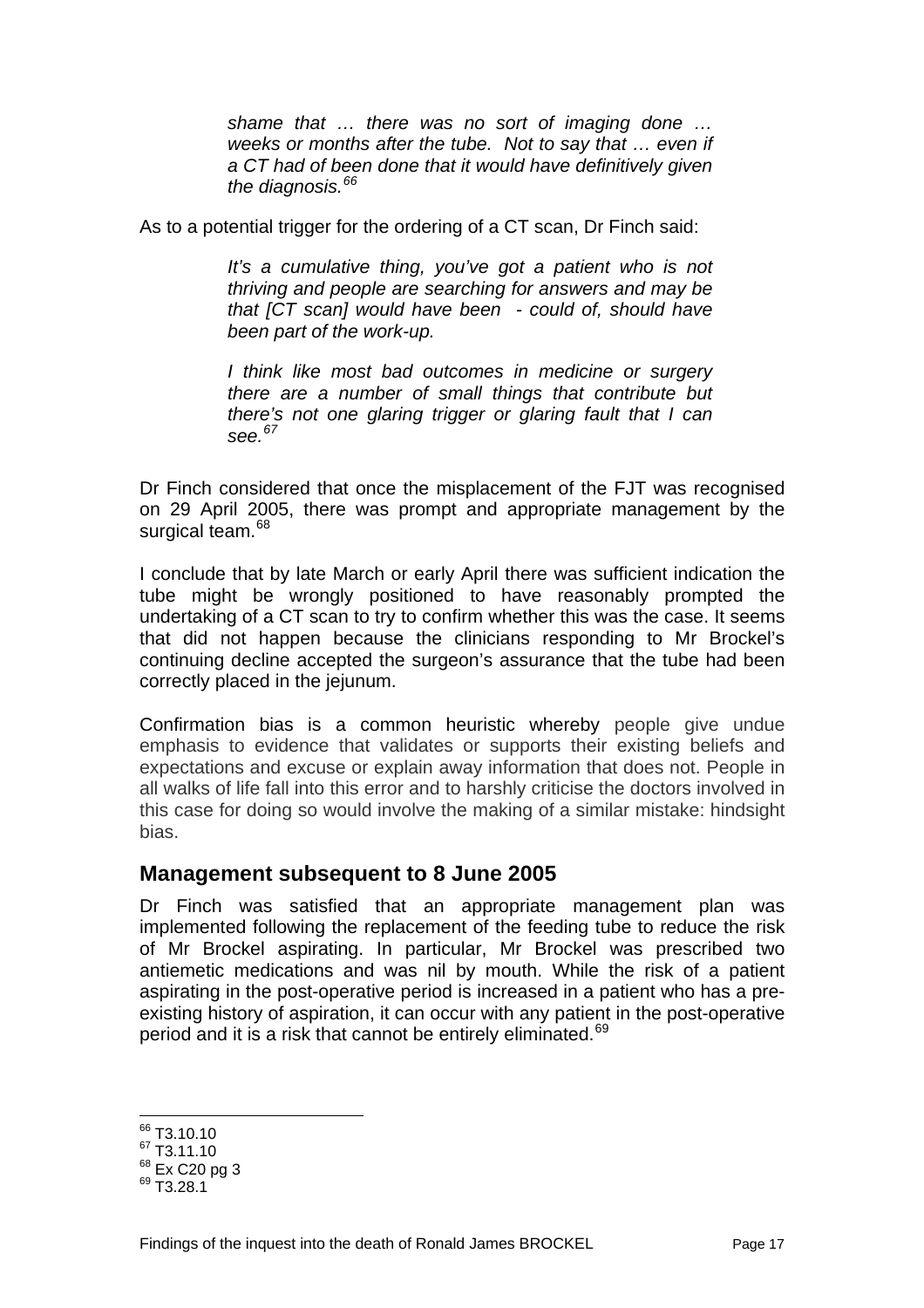## <span id="page-19-0"></span>**Impact of cerebral palsy on patient care**

There is no evidence Mr Brockel was provided with inferior medical or nursing care because of his disability. To the contrary, while it is regrettable that the initial FJT was incorrectly placed, the experts concurred that every reasonable effort was made to look after him.<sup>[70](#page-19-1)</sup>

I conclude the extensive investigations and tests undertaken in the months following the initial misplacement of the FJT demonstrate that concerted efforts were made to ascertain and correct the causes of Mr Brockel's post operative decline. I find no evidence that his disability caused any diminution in the quest to provide optimal health care.

#### *Summary of conclusions*

I conclude that the decision to insert the FJT was appropriate in the circumstances.

I am satisfied Dr O'Rourke was adequately trained and experienced to undertake the procedure.

I conclude the FJT inserted on 23 December 2004 was positioned in the terminal ileum rather than the jejunum. This was not due to any lack of care or skill by the clinicians involved. Rather the error came from the complications caused by Mr Brockel's condition.

The independent expert evidence was to the effect that the technique adopted by Dr O'Rourke in placing the FJT was standard. It involved relying on anatomical features to identify the section of the jejunum where the tube was to be positioned. The mistake was very regrettable, but it was understandable. I conclude the procedure was appropriately carried out without the use of radiological imaging to confirm the siting of the tube during or immediately after the procedure.

I understand the distress Mr Brockel's unexplained deterioration over the last six months of his life and his death caused his family. They have my sincere condolences. However, I do not accept the submission that the error amounted to a criminal offence and I do not consider disciplinary action against the clinician who performed the procedure is warranted. Such action is remedial in focus and there is no basis to conclude that eight years after the events the doctor is in need of further training.

For reasons I have detailed earlier, I conclude it is likely the misplacement of the FJT compromised Mr Brockel's nutritional intake in the following six months and is likely to have contributed to his deterioration, including malnutrition and weight loss. It is impossible to say what the outcome would have been had the procedure been performed correctly. He may have survived and enjoyed a reasonable quality of life for a considerable period.

<span id="page-19-1"></span>l  $^{70}$  Ex C3, T3.11.35, T3.23.20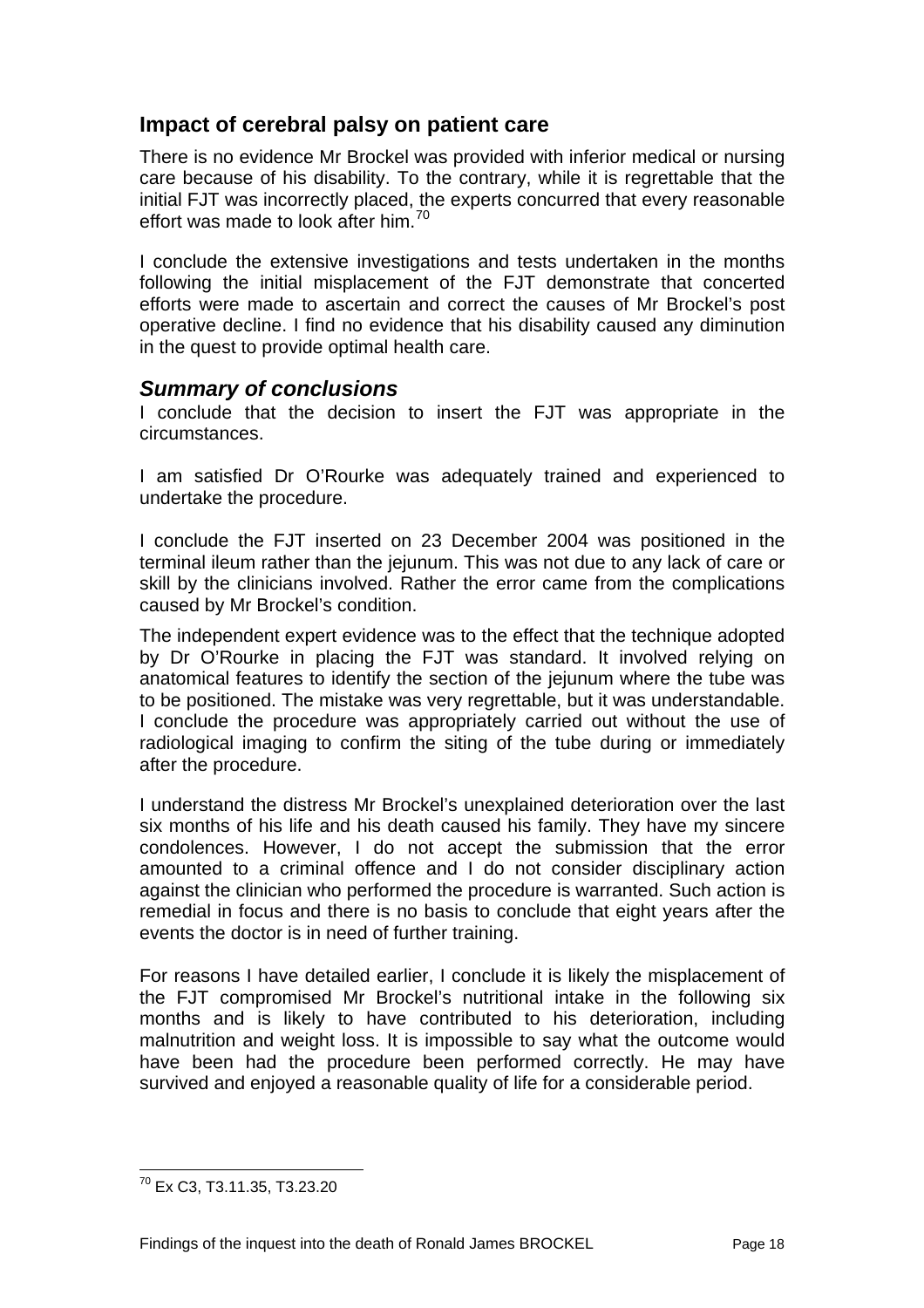<span id="page-20-0"></span>However, it should also be acknowledged that Mr Brockel suffered from a number of other medical conditions for which there was no medical solution. These included his cerebral palsy, hiatus hernia, inability to swallow and eat and his chronic aspiration. It was not expected that the FJT would address any of these problems.

For the reasons I have detailed in the report, the possibility of the FJT being wrongly placed should have been investigated sooner. It seems that did not happen because the clinicians responding to Mr Brockel's continuing decline accepted the surgeon's assurance that the tube had been correctly placed in the jejunum.

Confirmation bias is a common heuristic whereby people give undue emphasis to evidence that validates or supports their existing beliefs and expectations and excuse or explain away information that does not. People in all walks of life fall into this error and to harshly criticise the doctors involved in this case for doing so would involve the making of a similar mistake: namely, critiquing their conduct with hindsight bias.

While the error can be understood, the failure of the PAH to acknowledge that it had occurred for over three years, despite its staff being aware of this fact, is more difficult to explain. It suggests there was a significant problem with the way the case was reviewed and the manner in which the hospital responded to the complaint made by Mr Brockel's family.

I accept the evidence indicating an appropriate management plan was implemented following the replacement of the feeding tube to reduce the risk of Mr Brockel aspirating, albeit not successfully.

There is no evidence Mr Brockel was provided with inferior medical or nursing care because of his disability. To the contrary, while it is regrettable that the initial FJT was incorrectly placed, the experts concurred that every reasonable effort was made to look after him appropriately.

#### **Findings required by s45**

I am required to find, as far as is possible, who the deceased person was and when, where and how he died and the medical cause of death. As a result of considering all of the material contained in the exhibits and the oral evidence given at the inquest, I am able to make the following findings.

| <b>Identity of the deceased -</b> Ronald James Brockel |                                                                                                                                                          |
|--------------------------------------------------------|----------------------------------------------------------------------------------------------------------------------------------------------------------|
| How he died $-$                                        | Brockel died from post operative<br>Mr<br>complications that combined with acute-on-<br>chronic conditions traceable to his congenital<br>cerebral palsy |
| Place of death $-$                                     | He died at the Princess Alexandra Hospital<br>Buranda, Queensland                                                                                        |